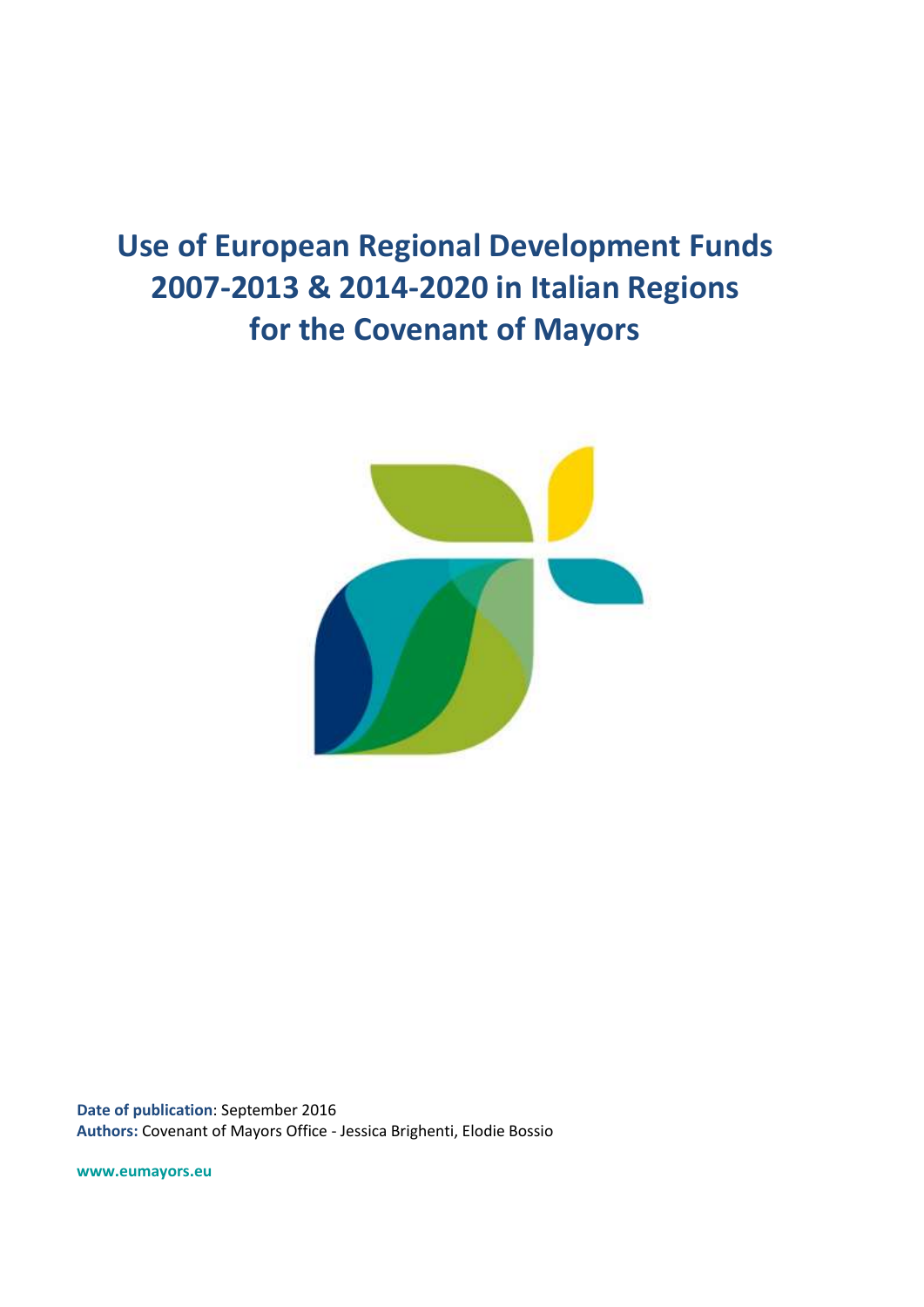

# **Contents**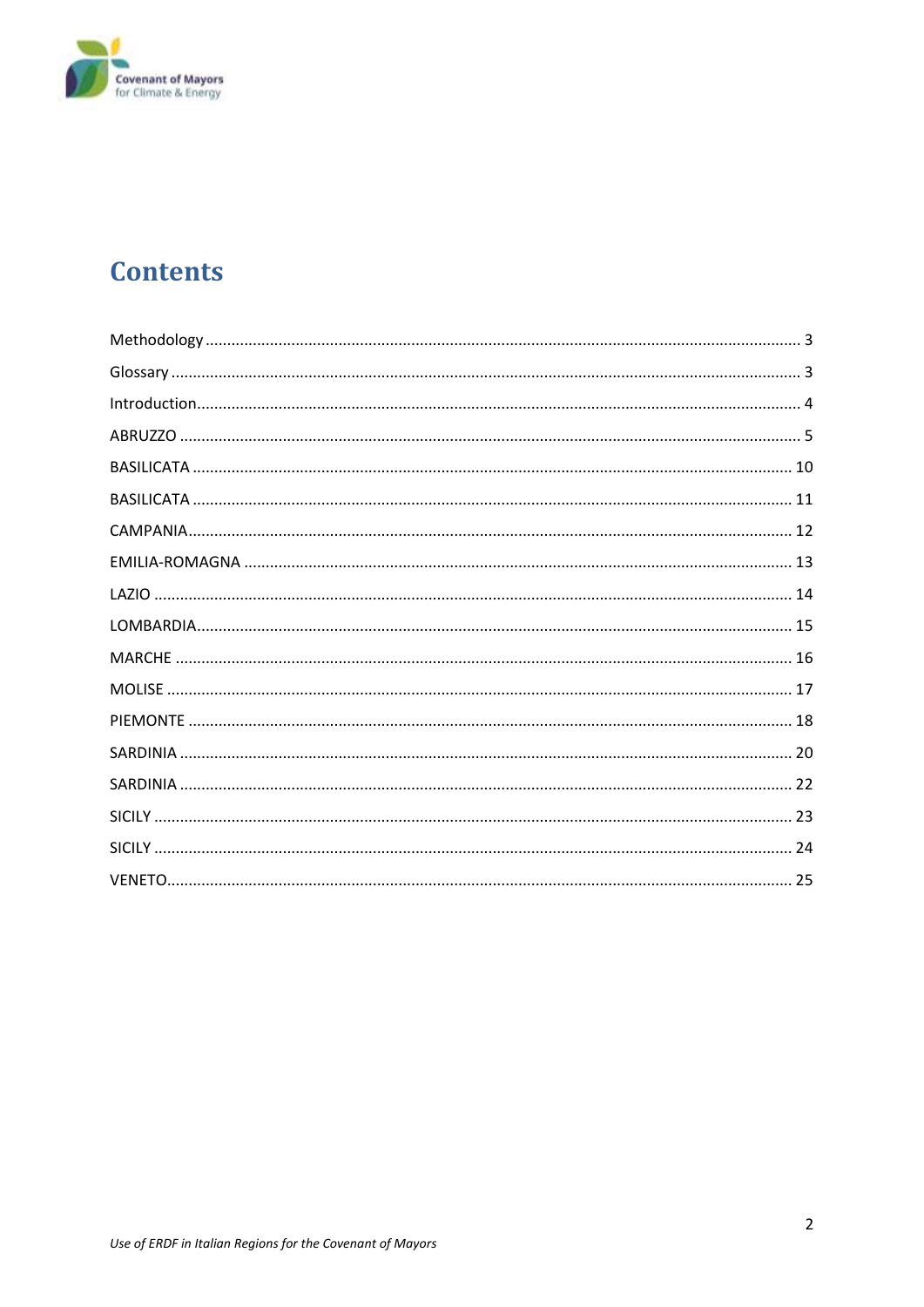

# <span id="page-2-0"></span>**Methodology**

The research was conducted between the months of March to July, 2016. Initially, it involved a desktop research, collecting all available online documentation. Then, in order to acquire further information on the results and to follow up on the status of the various calls, each regional page was sent to its respective regional authority. The information published here has been either extracted from an official online source and/or provided by the regional authority when such information was not available online.

# <span id="page-2-1"></span>**Glossary**

- **CoM** Covenant of Mayors
- **CTC** Covenant Territorial Coordinators
- **BEI** Baseline Emission Inventory
- **SEAP** Sustainable Energy Action Plan

**ROP-ERDF** Regional Operational Programme – European Regional Development Fund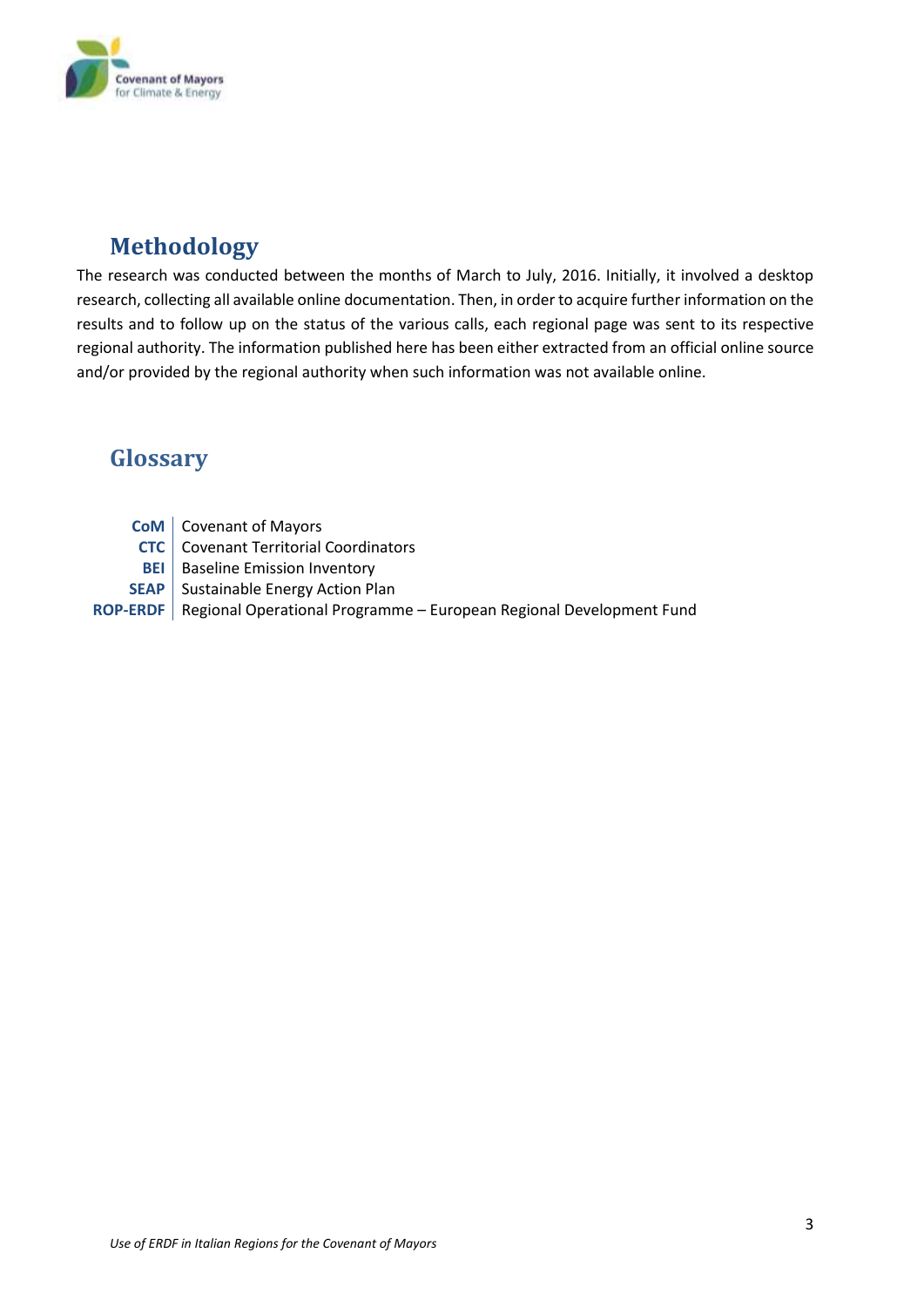

# <span id="page-3-0"></span>**Introduction**

The Covenant of Mayors has been a tremendous success across Europe but especially in Italy with almost 50 % of Italian municipalities involved. A major part of this success in Italy can be attributed to the support provided to municipalities by provinces and regions (Covenant Territorial Coordinators).

Covenant Territorial Coordinators are public authorities (provinces, regions, groupings of local authorities…) that are in a position to provide strategic guidance, technical and financial support to Covenant of Mayors signatories and municipalities willing to sign up to it. The European Commission recognized them as important allies to support Covenant of Mayors signatories to meet their commitments and increase the impact of the Covenant.

The aim of this report is to list, region by region, the financial support given to municipalities through the European Regional Development Funds (inclusive of regions that are not officially Covenant Territorial Coordinators). It is important to note that many regions and provinces might have allocated subsidies, grants or other types of financial aid, from their own financial reserves or through other funding mechanisms and resources. Nonetheless, this review encompasses, regions which have used ERDF 2007-2013 or ERDF 2014-2020, as well as those which explicitly link their funding allocation to the Covenant of Mayors.

Certainly, other funding initiatives may be available to municipalities for energy efficiency or renewable energy measures, which form part of calls from the ERDF 2007-2013 or ERDF 2014-2020, but with no criteria or link to the Covenant of Mayors.

The intention of this report is to illustrate how Italian regions have integrated the Covenant of Mayors into both their regional strategy and their funding programmes, benefiting municipalities, and how this contributed to the success of the Covenant of Mayors in Italy.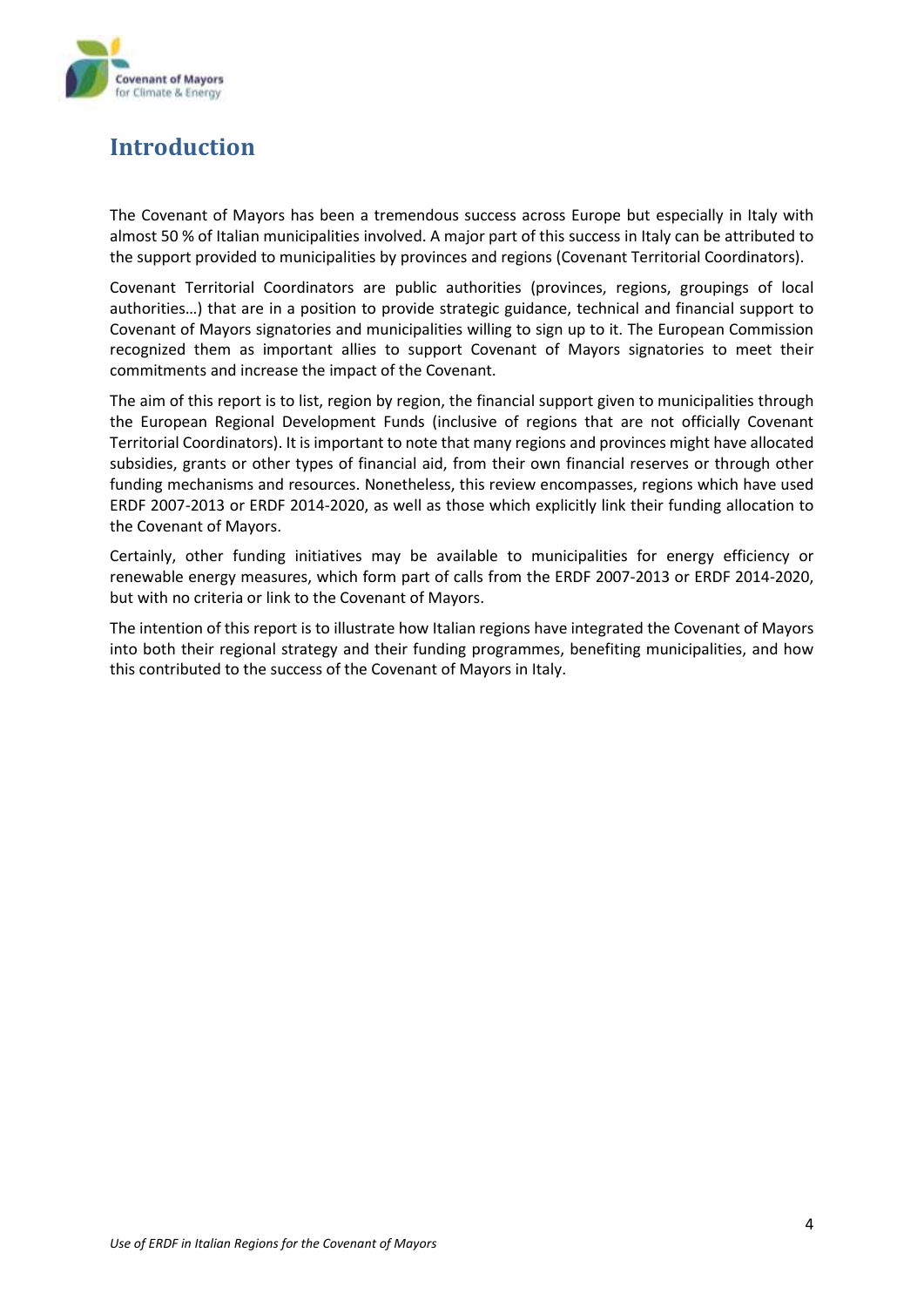

### ABRUZZO

#### ROP-ERDF 2007-2013

<span id="page-4-0"></span>

| <b>CTC</b>          | Yes                                                                                     |
|---------------------|-----------------------------------------------------------------------------------------|
| <b>Amount of</b>    | EUR 35,239,821.00                                                                       |
| <b>Funding</b>      |                                                                                         |
| <b>Type of fund</b> | 100% of total costs covered <sup>1</sup>                                                |
| <b>ROP-ERDF</b>     | 2007-2013                                                                               |
|                     | Axis II "Energy"                                                                        |
| <b>Managemen</b>    | Abruzzo Region                                                                          |
| t Body              |                                                                                         |
| <b>Beneficiarie</b> | Provinces of Teramo, Pescara, L'Aquila and Chieti; Municipalities; National             |
| S                   | Association of Italian Municipalities (ANCI) Abruzzo                                    |
| <b>Details</b>      | <b>Denomination</b>                                                                     |
| regarding           | "Procedures to carry out the Covenant of Mayors in Abruzzo. Criteria, procedures and    |
| the fund            | timing of expenditure and reporting of the funds allocated to Provinces and             |
| accreditatio        | Municipalities"                                                                         |
| n procedure         |                                                                                         |
|                     | <b>Status</b>                                                                           |
|                     | Concluded                                                                               |
|                     |                                                                                         |
|                     | Objective                                                                               |
|                     | - Launch, development and preparation of the SEAP, including the participation phase    |
|                     | - Implementation of the SEAPs<br>- Monitoring of the SEAPs                              |
|                     | - Dissemination and promotion phases envisaged by the SEAPs                             |
|                     |                                                                                         |
|                     | Activities/Actions of the Regional Operational Programme                                |
|                     | ACTIVITY II.1.1 - "Promotion of the production of energy from renewable resources"      |
|                     | - beneficiaries: Provinces;                                                             |
|                     | - admitted grants: EUR 4 million (EUR 1 million per Province)                           |
|                     | - eligible actions: installation of panels and related photovoltaic systems (with a co- |
|                     | financing guarantee equal to at least 40% of the production quota); installation of     |
|                     | thermal solar power systems; installation of electric and thermal power                 |
|                     | cogeneration systems;                                                                   |
|                     | - conditions: the Province must have prepared the SEAP before 31.12.2011.               |
|                     |                                                                                         |
|                     | ACTIVITY II.1.2 - "Promotion of energy saving systems"                                  |
|                     | - beneficiaries: Provinces and Municipalities;                                          |
|                     | - admitted grants: EUR 28 million, of which:                                            |
|                     | EUR 7.3 million to Provinces                                                            |

1

<sup>1</sup> For activities II.1.2 and II.1.3 (100%). For activity II.1.1 there is 100% financing, except for the photovoltaic sector, which included 40% co-financing provided by the beneficiary.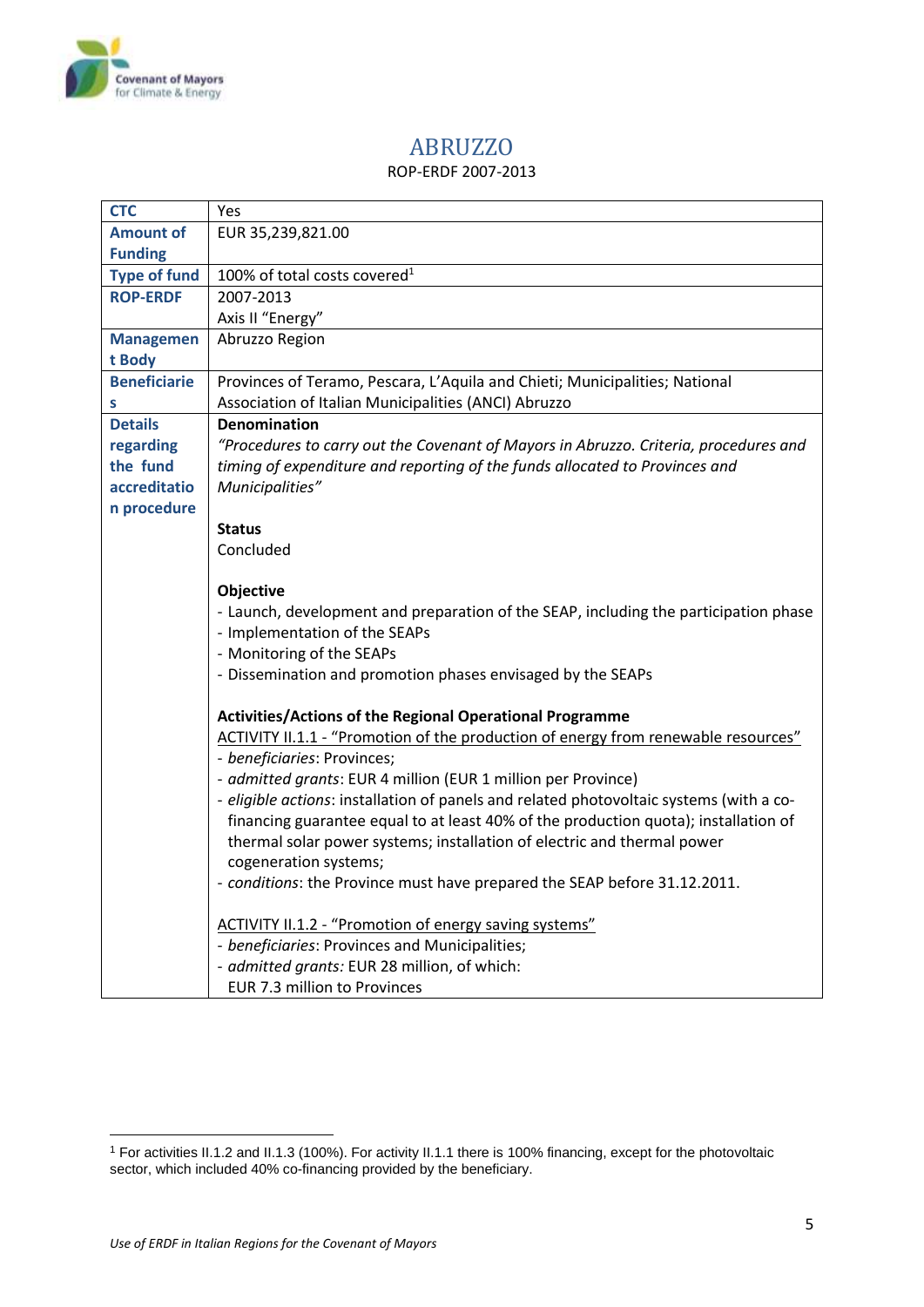

|                |                                               |     | EUR 20.7 million to Municipalities, specifically:                                      |                    |  |
|----------------|-----------------------------------------------|-----|----------------------------------------------------------------------------------------|--------------------|--|
|                | <b>Type of Municipality</b>                   |     | n. of Municipalities Amount for Municipality $(\epsilon)$                              | Total $(\epsilon)$ |  |
|                | <4.999 inhabitants                            | 250 | 50,000                                                                                 | 12,500,000.00      |  |
|                | 5000-14.999                                   | 38  | 100,000                                                                                | 3,800,000.00       |  |
|                | inhabitants                                   |     |                                                                                        |                    |  |
|                | 15.000-49.999                                 | 12  | 200,000                                                                                | 2,400,000.00       |  |
|                | inhabitants                                   |     |                                                                                        |                    |  |
|                | >50.000 inhabitants                           | 5   | 400,000                                                                                | 2,000,000.00       |  |
|                |                                               |     |                                                                                        |                    |  |
|                |                                               |     | - eligible actions: efficiency improvement of systems; system substitutions; power     |                    |  |
|                |                                               |     | system installation (with a warranty of co-financing at least of 40% of the production |                    |  |
|                |                                               |     | ratio); installation of solar thermodynamic power systems to produce thermal and       |                    |  |
|                |                                               |     | electric energy; installation of electric and thermal power cogeneration systems       |                    |  |
|                |                                               |     | (cogeneration and trigeneration systems); heater substitutions; installation of        |                    |  |
|                |                                               |     | thermostatic temperature control on heaters; increasing the efficiency of public       |                    |  |
|                |                                               |     |                                                                                        |                    |  |
|                |                                               |     | lighting systems; replacement of light generating features; window fixtures and glass  |                    |  |
|                |                                               |     | replacement; development of insulated walls; building works for the development of     |                    |  |
|                |                                               |     | energy efficient buildings that do not exceed a cost of 25% of the total sum of the    |                    |  |
|                | intervention.                                 |     |                                                                                        |                    |  |
|                |                                               |     | - conditions: grants shall be prioritising school buildings, where available, and      |                    |  |
|                |                                               |     | interventions on other buildings belonging to Provinces or Municipalities are          |                    |  |
|                |                                               |     | accepted under justified reasons, however, all interventions must be included in the   |                    |  |
|                |                                               |     | Municipal and Provincial Action Plans (SEAPs).                                         |                    |  |
|                |                                               |     |                                                                                        |                    |  |
|                |                                               |     | <b>ACTIVITY II.1.3 - "Awareness raising and promotion of renewable resources and</b>   |                    |  |
|                | energy saving"                                |     |                                                                                        |                    |  |
|                |                                               |     |                                                                                        |                    |  |
|                | - beneficiaries: Provinces and ANCI Abruzzo;  |     |                                                                                        |                    |  |
|                | - admitted grants: EUR 2.9 million, of which: |     |                                                                                        |                    |  |
|                | <b>EUR 2.2 million to Provinces</b>           |     |                                                                                        |                    |  |
|                | EUR 700,000.00 to ANCI Abruzzo                |     |                                                                                        |                    |  |
|                | - eligible actions:                           |     |                                                                                        |                    |  |
|                |                                               |     | Provinces: launch and development of SEAPs, including the participation phase;         |                    |  |
|                |                                               |     | monitoring the activities envisaged in the SEAPs; dissemination and promotion          |                    |  |
|                | phases envisaged as part of the SEAPs.        |     |                                                                                        |                    |  |
|                |                                               |     | ANCI Abruzzo: awareness raising actions in all Municipalities, taking charge of        |                    |  |
|                |                                               |     | organizing training for officials and for providing technical assistance to Regions,   |                    |  |
|                | Provinces and Municipalities.                 |     |                                                                                        |                    |  |
|                |                                               |     | - conditions: the remaining funds (equal to 5% of the overall granted sum) will be     |                    |  |
|                |                                               |     |                                                                                        |                    |  |
|                |                                               |     | distributed once every Municipality has completed their SEAP within its respective     |                    |  |
|                |                                               |     | deadline - or within the timeframe of an extension put in place by the European        |                    |  |
|                | Commission.                                   |     |                                                                                        |                    |  |
| <b>Results</b> | <b>Membership of the Covenant of Mayors:</b>  |     |                                                                                        |                    |  |
|                |                                               |     | All 305 Municipalities and all 4 Provinces of the Abruzzo Region.                      |                    |  |
|                |                                               |     |                                                                                        |                    |  |
|                | <b>Development of SEAPs</b>                   |     |                                                                                        |                    |  |
|                |                                               |     | All 305 Municipalities and all 4 Provinces of the Abruzzo Region.                      |                    |  |
|                |                                               |     |                                                                                        |                    |  |
|                |                                               |     |                                                                                        |                    |  |
|                |                                               |     |                                                                                        |                    |  |
|                |                                               |     |                                                                                        |                    |  |
|                |                                               |     |                                                                                        |                    |  |
|                |                                               |     |                                                                                        |                    |  |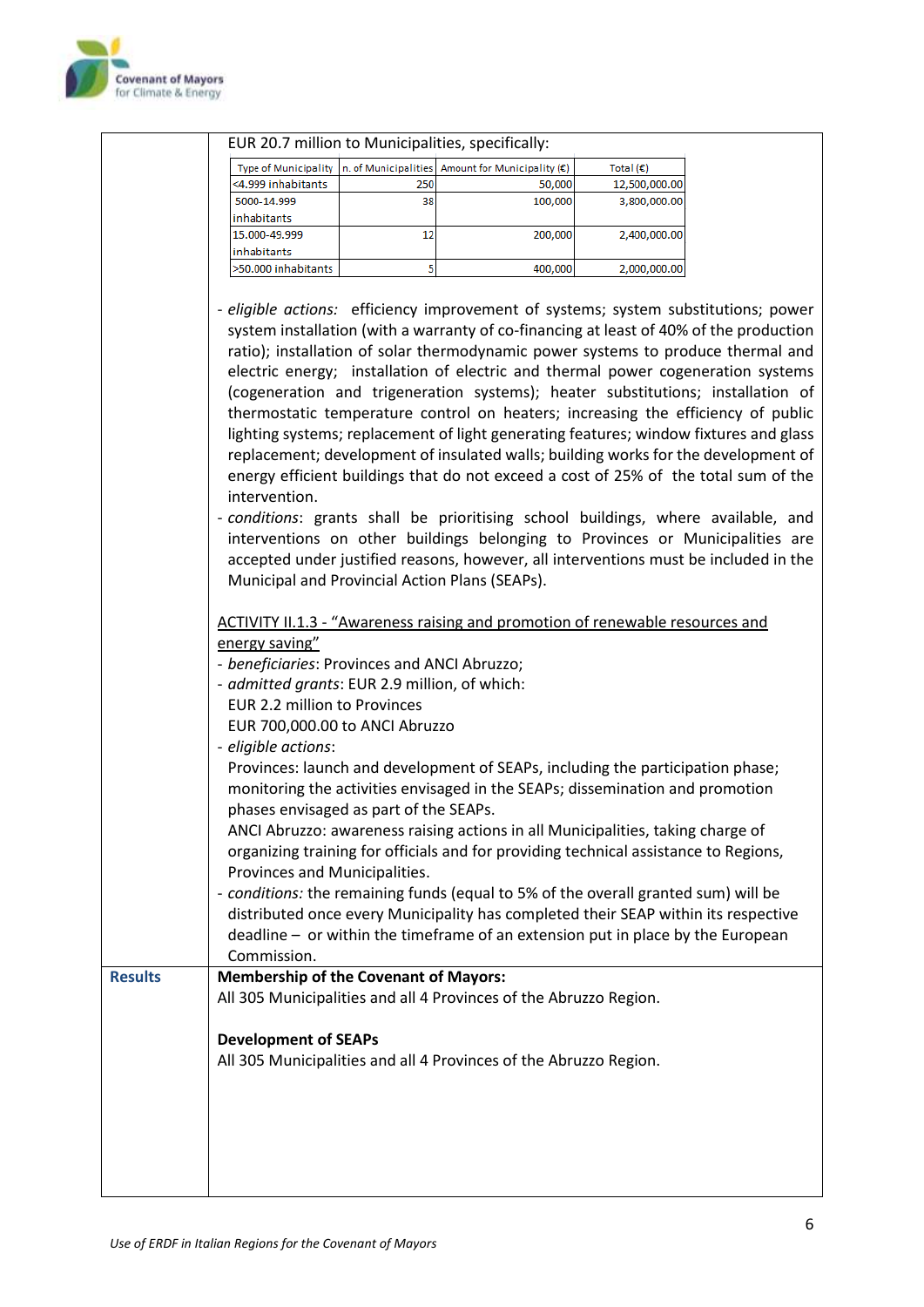

#### **Implementation of SEAPs**

664 actions within large Municipalities(>5000 inhabitants), small Municipalities(<5000 inhabitants) and Provinces.

The implementation of eligible actions started in July 2011 and most of them were concluded by November 2011; construction sites in large Municipalities and Provinces were opened in October 2011 and most of them were closed between April and June 2012; due to the complexity of interventions carried out and the variety of actions envisaged by each Province, the deadline for Provinces was extended to June 2013.

#### **Actions carried out by Municipalities**

Actions carried out in large Municipalities concerned primarily school buildings (73%), while in small Municipalities the majority of actions addressed general public buildings or public streetlights (63%) when there were no school buildings present or they were already considered energy efficient.

|                                                                    | Interventions on school<br>buildings | Other kinds of interventions<br>(refurbishment of other public<br>buildings and public lighting) |
|--------------------------------------------------------------------|--------------------------------------|--------------------------------------------------------------------------------------------------|
| Municipalities with >5000<br>inhabitants (n.55<br>municipalities)  | 40 Municipalities (73%)              | 15 Municipalities (72%)                                                                          |
| Municipalities with <5000<br>inhabitants (n.250<br>municipalities) | 92 Municipalities (37%)              | 158 Municipalities (63%)                                                                         |

Energy efficiency actions mainly involved: window fixture and glass replacement (in 95 cases in small Municipalities, in 35 cases in large Municipalities and in all cases in all the four Provinces); replacement of lighting components (actions implemented in 96 projects in small Municipalities and in 15 projects in large Municipalities); replacement of boilers (envisaged in 36 projects in small Municipalities, in 25 projects in large Municipalities as well as some outstanding projects in Provinces).

In small Municipalities, in the absence of school buildings, the efficiency of the lighting system was often prioritized (74 actions); evidently higher than the same action implemented by larger Municipalities (only 6 actions).

Other measures to improve efficiency were implemented to reduce heat loss (insulation actions) or reduce energy consumption (increased efficiency/system replacement) as opposed to the interventions for the production of renewable energy.

|                                                                                                    | is then off to entry<br>š | ٠               | <b>V</b><br>houseka<br><b>Install at lock</b> | š<br>۰<br>s<br>š   | 흋<br><b>British and hist</b><br>ing interaction | ы                | mittel about of temperature<br>š | ¥<br>Mustuanes of pa<br>enviro | ensities<br><b>Taxa</b><br><b>Huis</b> | Έ<br>avvil glass<br>ł      | $\rightarrow$                 | <b>UNIVERTAINED</b><br>propy officiates |
|----------------------------------------------------------------------------------------------------|---------------------------|-----------------|-----------------------------------------------|--------------------|-------------------------------------------------|------------------|----------------------------------|--------------------------------|----------------------------------------|----------------------------|-------------------------------|-----------------------------------------|
| <b>MACCIANTINE</b><br><b>WITH CASH</b><br><b>IMBRETATES</b><br>24,55<br><b><i>SAFIGURITIES</i></b> | u                         | g)              | $_{\rm th}$<br><b>COLLEGE</b>                 | --<br>$\mathbb{H}$ | ¥.                                              | $\boldsymbol{v}$ | 1.00<br>$\rm{if}$                | $\rlap{-}$                     | 15                                     | 妥<br>÷                     | $\overline{\mathbf{1}}$<br>72 | $\Delta$                                |
| <b>Municipalities</b><br>unit=1000<br><b>Inhannario</b><br><b>Pk 250</b><br><b>Bunicipal May</b>   | 道                         | $\overline{23}$ | $10$                                          | ii                 | 定                                               | $\tilde{m}$      | $21\,$                           | 绥                              | $\overline{96}$                        | $\widetilde{\mathfrak{M}}$ | $2\pi$                        | $10^{\circ}$                            |
| <b>Seat</b>                                                                                        | 45<br>$\cdots$            | 25              | $_{11}$                                       | $\overline{11}$    |                                                 | , 85             | 31                               | 60<br>--                       | tit                                    | 155.                       | 43                            | 14.1                                    |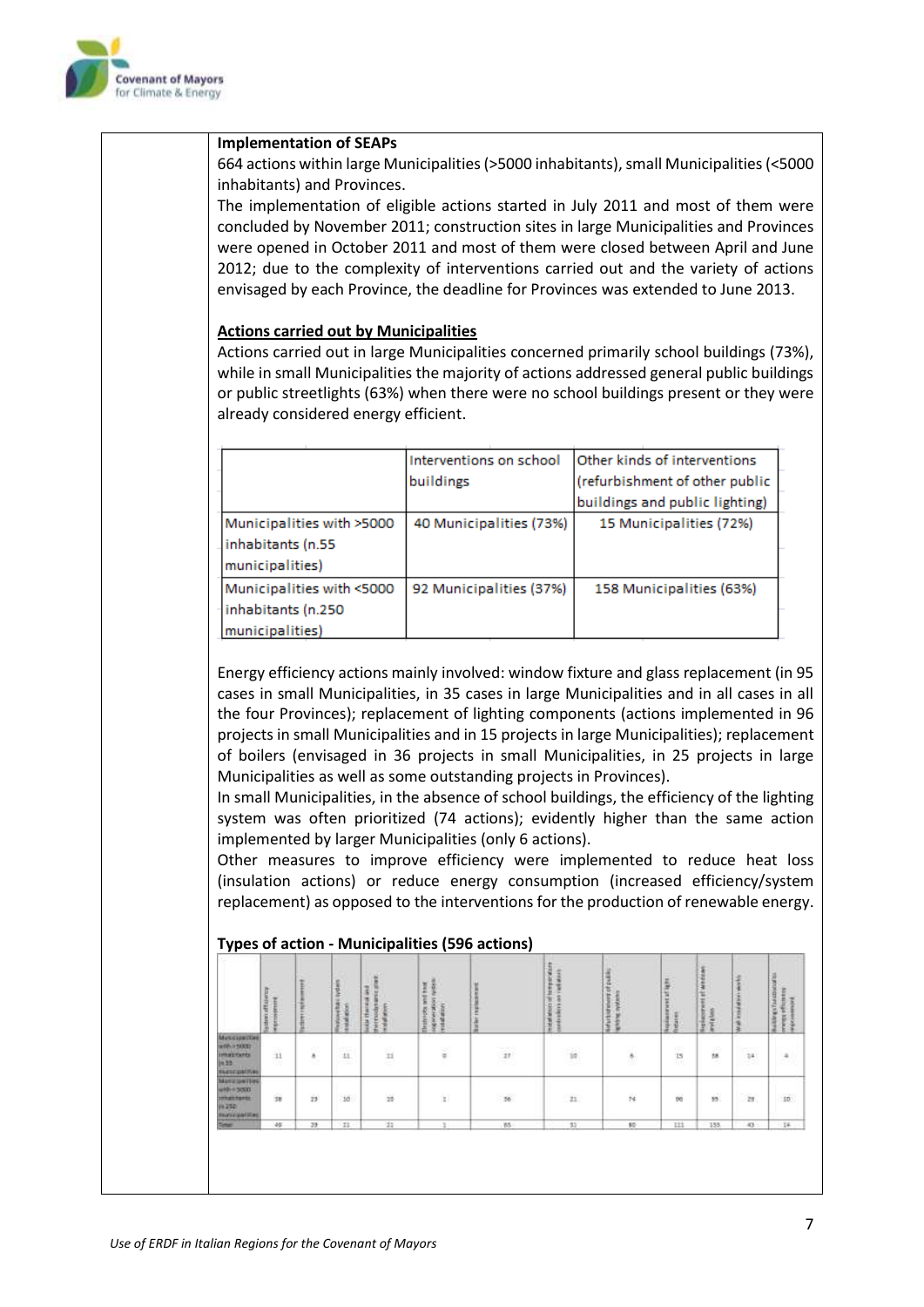

|                                                                                | Refurbishment of<br>buildings                                                                                                                                                                                                                                                                                                                                                                                                                                                                                                                                                                                                                                                                                                                                                                                                                                                                                                                                                                                                                                                                                                                                                                                             | PV system<br>installation | Efficiency of public<br>lighting and<br>replacement of<br>lighting systems |
|--------------------------------------------------------------------------------|---------------------------------------------------------------------------------------------------------------------------------------------------------------------------------------------------------------------------------------------------------------------------------------------------------------------------------------------------------------------------------------------------------------------------------------------------------------------------------------------------------------------------------------------------------------------------------------------------------------------------------------------------------------------------------------------------------------------------------------------------------------------------------------------------------------------------------------------------------------------------------------------------------------------------------------------------------------------------------------------------------------------------------------------------------------------------------------------------------------------------------------------------------------------------------------------------------------------------|---------------------------|----------------------------------------------------------------------------|
| <b>Municipalities</b><br>with $> 5000$<br>inhabitants (n.55<br>municipalities) | 121                                                                                                                                                                                                                                                                                                                                                                                                                                                                                                                                                                                                                                                                                                                                                                                                                                                                                                                                                                                                                                                                                                                                                                                                                       | 11                        | 21                                                                         |
| <b>Municipalities</b><br>with $< 5000$<br>inhabitants<br>(n.250)               | 263                                                                                                                                                                                                                                                                                                                                                                                                                                                                                                                                                                                                                                                                                                                                                                                                                                                                                                                                                                                                                                                                                                                                                                                                                       | 10                        | 170                                                                        |
| <b>Total</b>                                                                   | 384                                                                                                                                                                                                                                                                                                                                                                                                                                                                                                                                                                                                                                                                                                                                                                                                                                                                                                                                                                                                                                                                                                                                                                                                                       | 21                        | 191                                                                        |
| <b>Province of Pescara</b><br>reduction: 48,346 Kg/year);                      | ACTIVITY II.1.1 "Promotion of the production of energy from renewable resources"<br>Photovoltaic panels in buildings within the province jurisdiction (11 school buildings):<br>total power generated: 414 kWp; total production in kWh/year: 489,708; CO2<br>reduction (tons/year): 171.40; total sum of intervention: EUR 1,428,333.70 of which<br>EUR 836,519.50, has been paid by the Abruzzo Region.<br>ACTIVITY II.1.2 - "Promotion of energy saving systems"<br>6 energy efficiency improvement activities in public buildings (5 of which are schools).<br>ACTIVITY II.1.1 "Promotion of the production of energy from renewable resources"<br>n.1 air conditioning system in the Aula Magna and installation of photovoltaic panels<br>(total installed capacity from power systems: 7.5 kW);<br>n.2 installation of electric and solar power systems (total installed power capacity from<br>power systems: average: 320 kW, solar 105 kW; estimated energy savings and CO2<br>n.3 installation of electric and solar power systems (total power capacity from power<br>systems: electric: n. 8 kWe, solar n. 24 kWt);<br>n.4 air conditioning systems: heating and cooling, replacement of windows, insulation |                           |                                                                            |
| ACTIVITY II.1.2 - "Promotion of energy saving systems"                         | of the outer structure ((total installed power capacity from power systems: cooling<br>system (solar capacity) = 380 kW, heating system (solar capacity) = 365.40 kW;<br>estimated energy savings and CO2 reduction: 30%).                                                                                                                                                                                                                                                                                                                                                                                                                                                                                                                                                                                                                                                                                                                                                                                                                                                                                                                                                                                                |                           |                                                                            |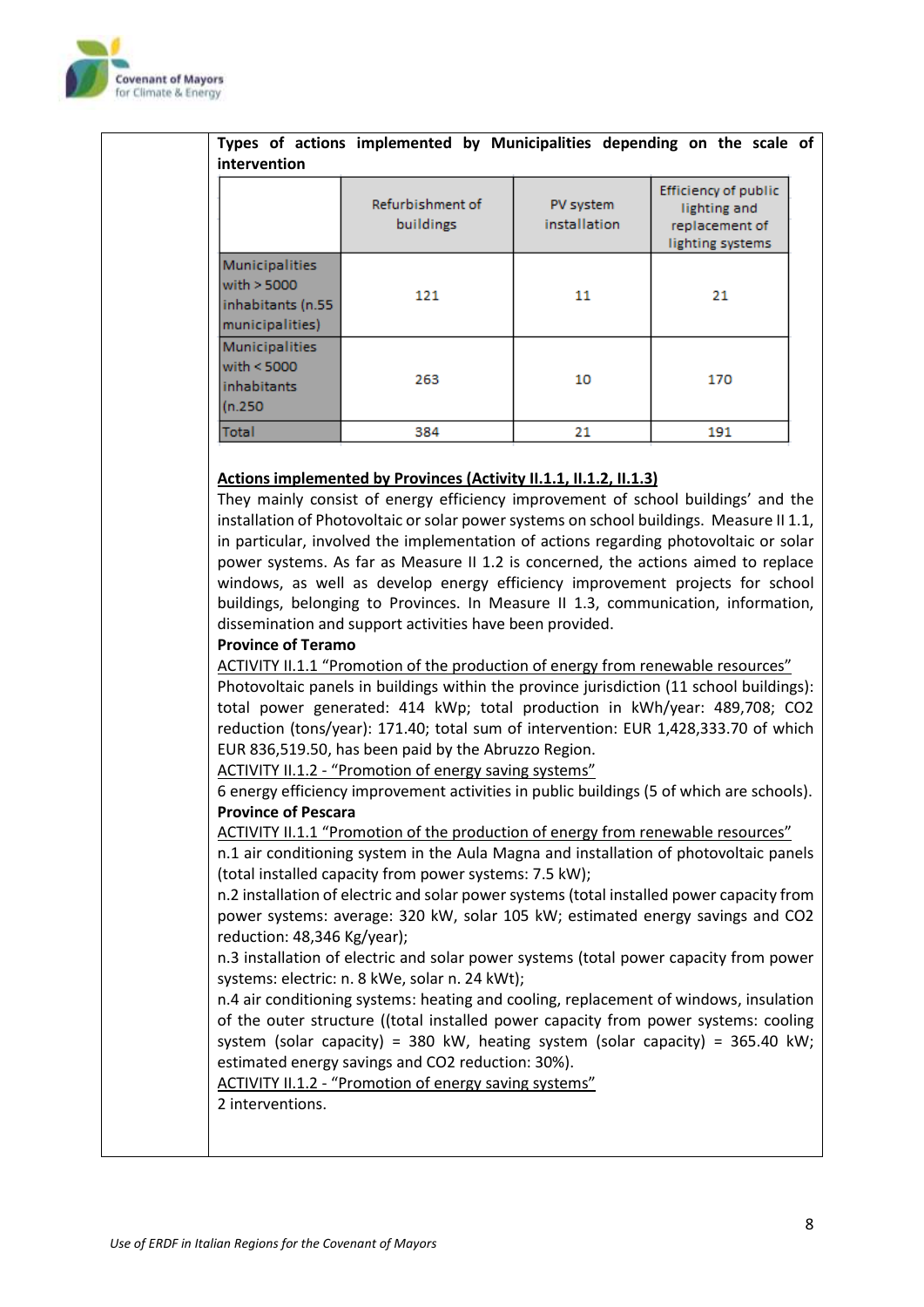

|                  | ACTIVITY II.1.3 - "Raising awareness for the promotion of renewable resources and            |
|------------------|----------------------------------------------------------------------------------------------|
|                  | energy saving"                                                                               |
|                  | 11 communication, information, dissemination and support activities.                         |
|                  | <b>Province of L'Aquila</b>                                                                  |
|                  | ACTIVITY II.1.1 "Promotion of the production of energy from renewable resources"             |
|                  | 6 interventions (Photovoltaic panels installed in five school buildings for a total capacity |
|                  | of 305 kW and a total amount of around EUR 1,616,000.00).                                    |
|                  | ACTIVITY II.1.2 - "Promotion of energy saving systems"                                       |
|                  | 11 interventions (replacing window frames and modernizing the heating system in ten          |
|                  | school buildings for a total amount of around EUR 2,115,000.00).                             |
|                  | <b>Province of Chieti</b>                                                                    |
|                  | Total amount of actions: 12, all of them regarding school buildings (4 actions on the        |
|                  | building; 6 actions on windows and/or rooftops; the remaining actions involve trinum         |
|                  | cogeneration systems)                                                                        |
|                  |                                                                                              |
|                  | Regional website www.pattodeisindaciabruzzo.it published on 12/30/2015                       |
| <b>Source of</b> | - www.pattodeisindaciabruzzo.it                                                              |
| data             | - http://www.regione.abruzzo.it/xambiente/index.asp?modello=pattoSindaci&servizi             |
|                  | o=xList&stileDiv=mono&template=default&b=pattosin                                            |
|                  | - Abruzzo Region Offices and Departments                                                     |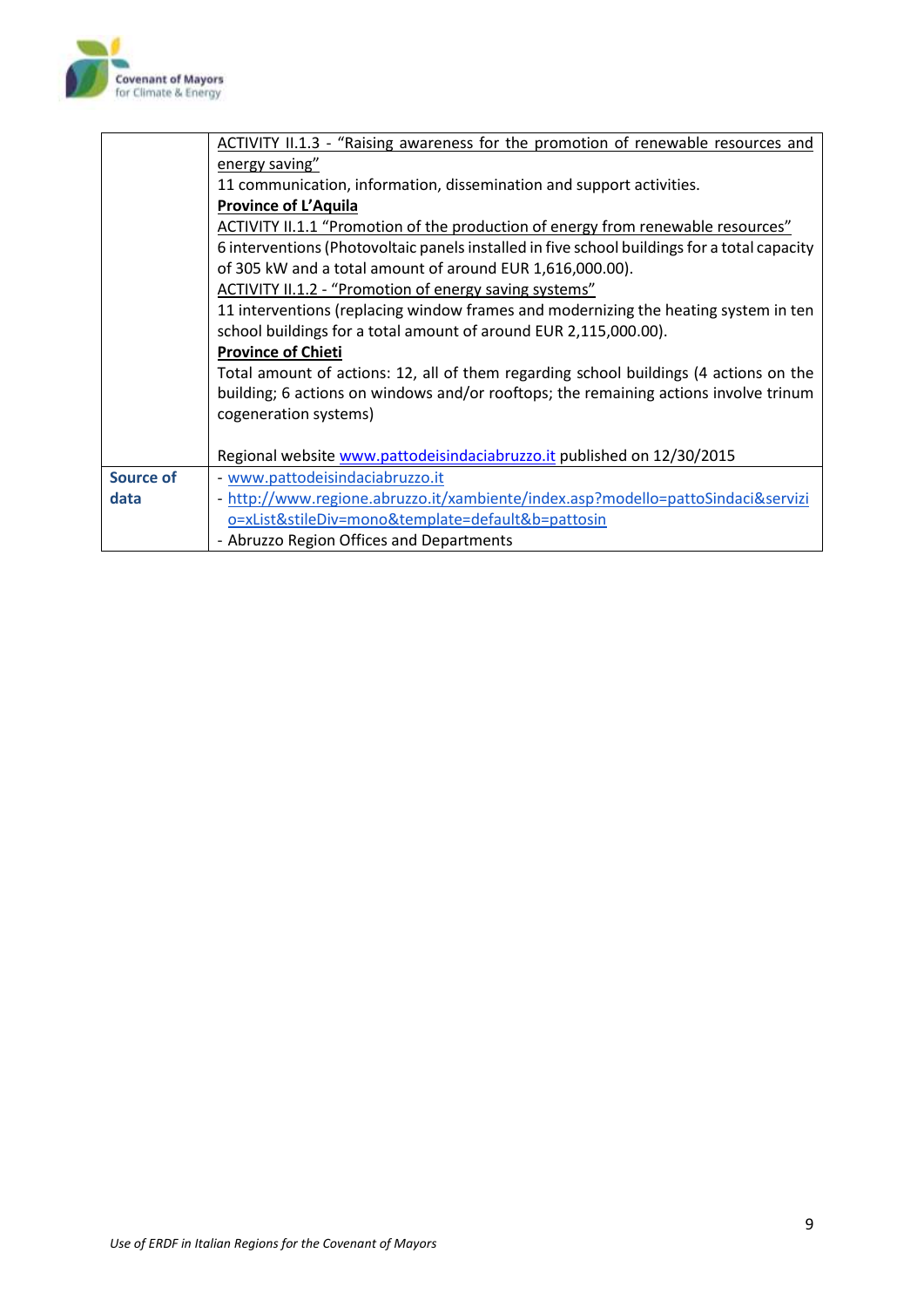

# BASILICATA

### ROP-ERDF 2007-2013

<span id="page-9-0"></span>

| <b>CTC</b>           | <b>No</b>                                                                                         |
|----------------------|---------------------------------------------------------------------------------------------------|
| <b>Amount of</b>     | EUR 300,000.00                                                                                    |
| <b>Funding</b>       |                                                                                                   |
| <b>Type of fund</b>  | 100% of total costs covered                                                                       |
| <b>ROP-ERDF</b>      | 2007-2013                                                                                         |
|                      | Axis VIII "Governance and technical assistance"                                                   |
| <b>Management</b>    | <b>Basilicata Region</b>                                                                          |
| <b>Body</b>          | Lucana Energy Society                                                                             |
| <b>Beneficiaries</b> | Municipalities                                                                                    |
| <b>Details</b>       | <b>Denomination</b>                                                                               |
| regarding the        | "Call for expression of interest addressed to the municipalities of Basilicata for the conclusion |
| fund                 | of Protocol ex art. 9 I.r. 31/2008 and technical assistance for the "Covenant of Mayors"          |
| accreditation        |                                                                                                   |
| procedure            | <b>Status</b>                                                                                     |
|                      | Concluded                                                                                         |
|                      |                                                                                                   |
|                      | Objective                                                                                         |
|                      | Development and monitoring of SEAPs                                                               |
|                      |                                                                                                   |
|                      |                                                                                                   |
|                      | Activities/Actions of the Regional Operational Programme                                          |
|                      | ACTIVITY VII 1.2.a - "Technical assistance to raise performances of the Public Administration     |
|                      | which are beneficiaries of the lines of action to enforce the individual priority axes of the OP" |
|                      | - beneficiaries: Municipalities                                                                   |
|                      | - admitted grants: EUR 300,000.00                                                                 |
|                      | - eligible actions: Development and monitoring of SEAPs                                           |
| <b>Results</b>       | Lucana Energy Society provides for the development of SEAPs and for technical assistance in       |
|                      | the production of the biennial monitoring and verification report for those Municipalities        |
|                      | that have answered the call and have joined the CoM.                                              |
|                      | <b>Summary of results</b>                                                                         |
|                      | - Municipalities that have joined the CoM through Lucana Energy Society: 61                       |
|                      | - SEAPs in development phase: 3                                                                   |
|                      | - SEAPs in phase of approval by the Town Council: 30                                              |
|                      | - SEAPs approved by the European Commission: 28                                                   |
|                      | - Total number of actions taken in carrying out of SEAPs: 22                                      |
| <b>Source of</b>     | - http://www.societaenergeticalucana.it/index.php/avvisi-patto-dei-sindaci/122-patto-dei-         |
| data                 | sindaci-manifestazione-di-interesse-per-i-comuni-lucani                                           |
|                      | - http://www.societaenergeticalucana.it/index.php/i-comuni-aderenti                               |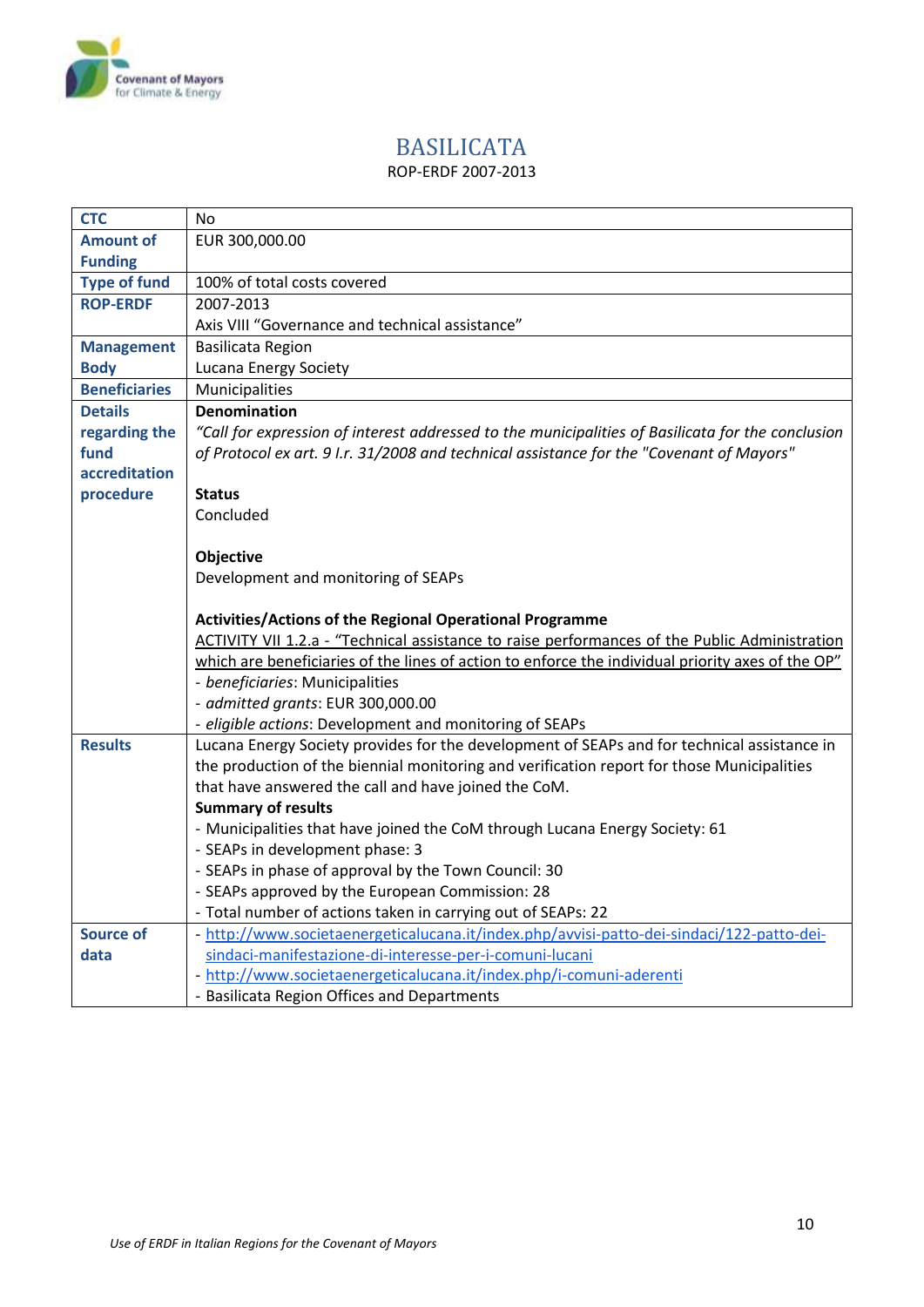

### BASILICATA ROP-ERDF 2014-2020

<span id="page-10-0"></span>

| <b>CTC</b>           | <b>No</b>                                                                                      |
|----------------------|------------------------------------------------------------------------------------------------|
| <b>Amount of</b>     | EUR 28 Mio. of which EUR 20 Mio. will be allocated to interventions on public buildings.       |
| <b>Funding</b>       |                                                                                                |
| <b>Type of fund</b>  | Not specified                                                                                  |
| <b>ROP-ERDF</b>      | 2014-2020                                                                                      |
|                      | Axis IV "Energy and urban mobility"                                                            |
| <b>Management</b>    | <b>Basilicata Region</b>                                                                       |
| <b>Body</b>          |                                                                                                |
| <b>Beneficiaries</b> | Not specified                                                                                  |
| <b>Details</b>       | <b>Status</b>                                                                                  |
| regarding the        | Not published yet                                                                              |
| fund                 |                                                                                                |
| accreditation        | Objective                                                                                      |
| procedure            | Promotion of eco-efficiency and of energy consumption reduction in public buildings.           |
|                      |                                                                                                |
|                      | Activities/Actions of the Regional Operational Programme                                       |
|                      | ACTIVITY 4C.4.1.1: Promotion of eco-efficiency and reduction of primary energy consumption     |
|                      | in buildings and public facilities: renovation of individual buildings or groups of buildings, |
|                      | installation of smart remote control systems, control, management, monitoring and              |
|                      | optimization of energy consumption (smart buildings) and pollutant emissions through the use   |
|                      | of a technological mix                                                                         |
|                      | - Eligible actions: interventions concerning the buildings that consume the most energy, i.e.  |
|                      | buildings with a low energy performance, prioritizing those envisaged in SEAPs and             |
|                      | implemented in the framework of the Covenant of Mayors, and those contributing to the          |
|                      | reduction of the Public Administration's energy consumption; thorough renovation; energy       |
|                      | audit and life cycle assessment; interventions that improve energy efficiency through          |
|                      | installation of systems and facilities that produce renewable energy and assert the latter     |
|                      | action of 4C.4.1.2; interventions adopting innovative solutions and obtaining better energy    |
|                      | performances.                                                                                  |
|                      | - Benefits for the CoM: SEAPs interventions are prioritized.                                   |
| <b>Results</b>       | Call not published yet                                                                         |
| <b>Source of</b>     | - http://www.pofesr.basilicata.it/fesr2014-20/wp-                                              |
| data                 | content/uploads/downloads/2015/08/POR FESR Basilicata Adottato.pdf                             |
|                      | - Basilicata Region Offices and Departments                                                    |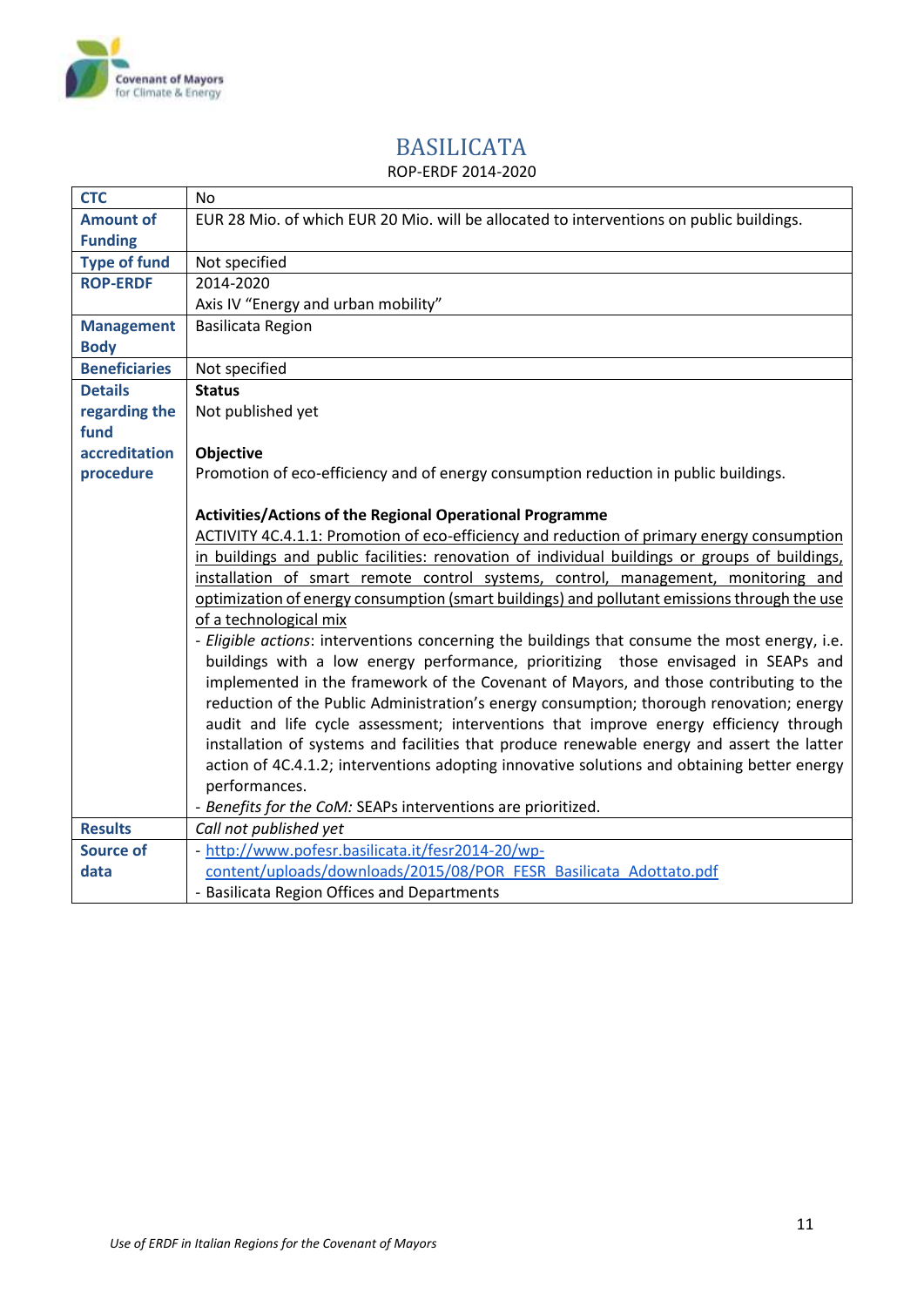

### CAMPANIA ROP-ERDF 2007-2013

<span id="page-11-0"></span>

| <b>CTC</b>           | No                                                                                              |
|----------------------|-------------------------------------------------------------------------------------------------|
| <b>Amount of</b>     | EUR 6.5 million                                                                                 |
| <b>Funding</b>       |                                                                                                 |
| <b>Type of fund</b>  | 100% of total costs covered                                                                     |
| <b>ROP-ERDF</b>      | 2007-2013                                                                                       |
|                      | Axis III "Energy"                                                                               |
| <b>Management</b>    | Campania Region                                                                                 |
| <b>Body</b>          |                                                                                                 |
| <b>Beneficiaries</b> | Municipalities, small (≤10.000 inhab) and medium sized (≤ 200.000 inhab), individual or         |
|                      | clustered                                                                                       |
| <b>Details</b>       | <b>Denomination</b>                                                                             |
| regarding the        | - "Public call addressed to small and medium sized Municipalities located in Campania Region    |
| fund                 | and their forms of association to submit applications for SEAPs (Dec.Reg. n.332 of              |
| accreditation        | 08/29/2013)"                                                                                    |
| procedure            | - "Public call addressed to small and medium sized Municipalities located in Campania Region    |
|                      | and their forms of association to submit applications for SEAPs Ranking slip. (Dec.Reg.n.5 of   |
|                      | 01/10/2014)"                                                                                    |
|                      |                                                                                                 |
|                      | <b>Status</b>                                                                                   |
|                      | Concluded                                                                                       |
|                      |                                                                                                 |
|                      | Objective                                                                                       |
|                      | Development and adoption of SEAPs                                                               |
|                      |                                                                                                 |
|                      | <b>Activities/Actions of the Regional Operational Programme</b>                                 |
|                      | - Operational Objective 3.3 - "Containment and demand efficiency"                               |
|                      | - Eligible actions: Development of SEAPs                                                        |
|                      | - admitted grants: EUR 5 million (first call) + EUR 1.5 million (second call/ranking slip)      |
|                      | - conditions: Municipalities and clusters of Municipalities that have formally joined the CoM - |
|                      | through a Town Council resolution - at the time of submitting the application. Regarding        |
|                      | groupings, as a minimum pre-requisite the CoM adhesion requirement has to be fulfilled by       |
|                      | the leading Municipality. The condition for receipt of the remaining 40% of the total           |
|                      | contribution, is that the Municipality has delivered the SEAP to the CoM Office within 18       |
|                      | months of being notified of the award of the initial fund, and no later than the dates defined  |
|                      | in the notices.                                                                                 |
| <b>Results</b>       | <b>Summary of results</b>                                                                       |
|                      | 37 received requests of financing                                                               |
|                      | 15 new SEAPs developed (individual Municipalities and clusters) and in the phase of             |
|                      | evaluation from by the European Commission.                                                     |
| <b>Source of</b>     | http://porfesr.regione.campania.it/it/news/primo-piano/avviso-pubblico-energia-efficiente-      |
| data                 | piano-per-promuovere-e-sostenere-l-efficienza-energetica-della-regione-campania                 |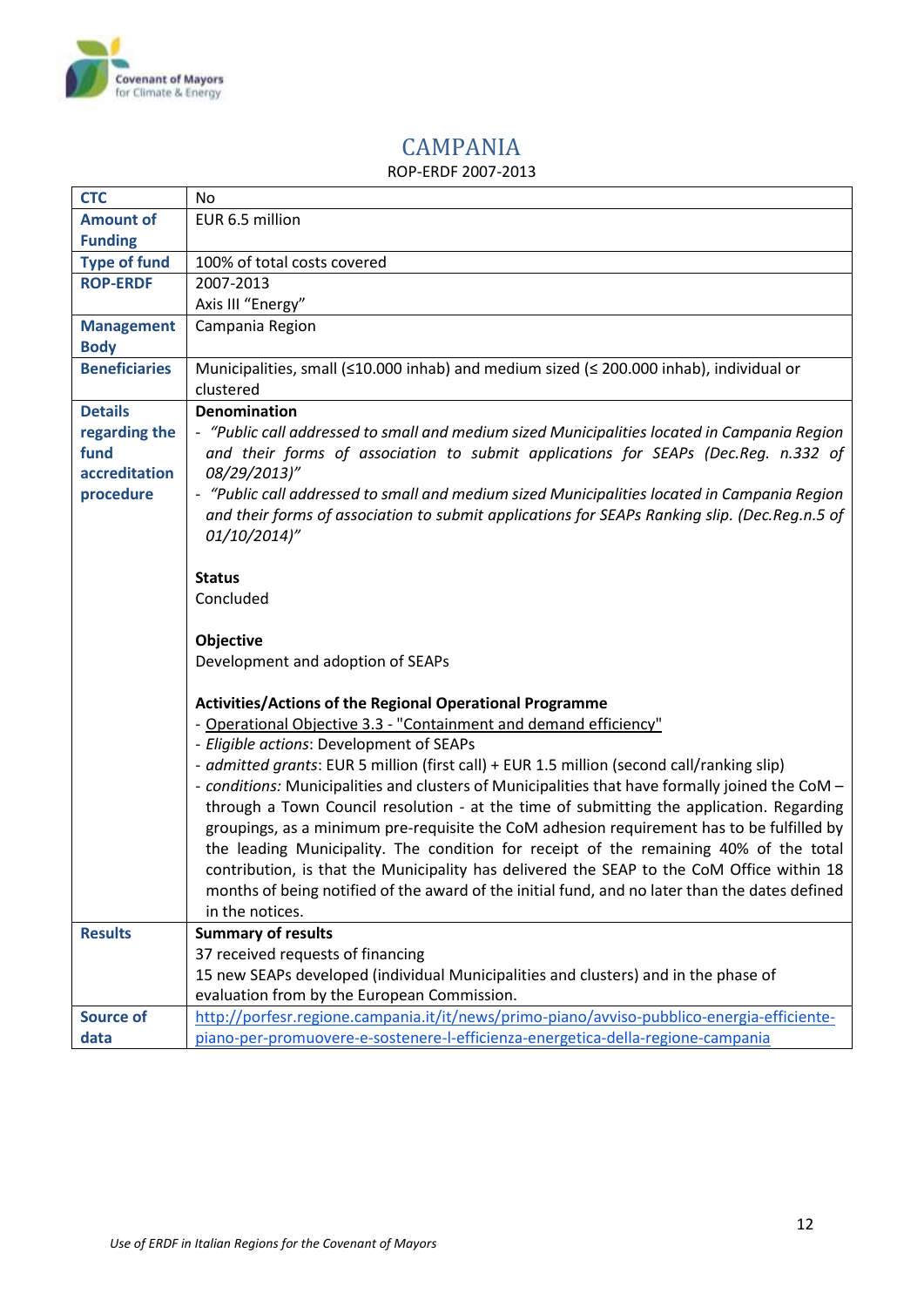

### EMILIA-ROMAGNA ROP-ERDF 2014-2020

<span id="page-12-0"></span>

| <b>CTC</b>           | Yes                                                                                                         |
|----------------------|-------------------------------------------------------------------------------------------------------------|
| <b>Amount of</b>     | EUR 28 million                                                                                              |
| <b>Funding</b>       |                                                                                                             |
| <b>Type of fund</b>  | Projects are co-financed. The percentage of maximum contribution may not exceed 30%.                        |
| <b>ROP-ERDF</b>      | ROP-ERDF 2014-2020                                                                                          |
|                      | Axis IV "Low carbon economy promotion in the territories and in the production system"                      |
| <b>Managemen</b>     | Emilia-Romagna Region                                                                                       |
| t Body               |                                                                                                             |
| <b>Beneficiaries</b> | a) Municipalities; b) Provinces; c) Metropolitan City; d) Union of Municipalities, district of Imola        |
|                      | included; e) subsidiaries in which a stake is held either directly by entities referred to in subparagraphs |
|                      | a) to d) or indirectly by entities having the same characteristics, and that meet the requirements in       |
|                      | art. 12 of Directive 2014/24 / EC; f) subsidiaries in which a stake is held by the authorities referred to  |
|                      | in subparagraphs a) to d), established under Article 113, paragraph 13 of Legislative Decree 267/2000,      |
|                      | as amended; g) public or governmental entities h) ACER (Azienda Casa Emilia Romagna).                       |
| <b>Details</b>       | <b>Denomination</b>                                                                                         |
| regarding            | "DGR 610/2016 – Procedures and criteria for the granting of contributions for the implementation            |
| the fund             | of measures for the refurbishment of public buildings and public housing in the implementation of           |
| accreditatio         | Axis 4 investment -priority "4c" - Specific Objective 4.1 - 4.1.1 and 4.1.2 actions of the ROP ERDF         |
| n procedure          | 2014-2020"                                                                                                  |
|                      |                                                                                                             |
|                      | <b>Status</b>                                                                                               |
|                      | Open call (First deadline: from May 25th 2016 at 10 am to August 5th 2016 at 5 pm; second                   |
|                      | deadline: from November 15th 2016 at 10 am to February 28th 2016 at 5 pm.)                                  |
|                      |                                                                                                             |
|                      | Objective<br>Energy renovation of public buildings                                                          |
|                      |                                                                                                             |
|                      | Activities/Actions of the Regional Operational Programme                                                    |
|                      | 4.1.1 Promotion of eco-efficiency and reduction of primary energy consumption in buildings and              |
|                      | public facilities: renovation of individual buildings or groups of buildings, installation of smart remote  |
|                      | control systems, control, management, monitoring and optimization of energy consumption (smart              |
|                      | buildings) and pollutant emissions through the use of a technological mix                                   |
|                      | 4.1.2 Installation of renewable sources energy production for own use associated with interventions         |
|                      | to improve energy efficiency by giving priority to the use of high-efficiency                               |
|                      | - Eligible actions: Interventions aimed at: increasing energy efficiency in public buildings and public     |
|                      | housing construction; production of energy from renewable resources for own use (at least 70% of            |
|                      | the energy produced shall be consumed within the building).                                                 |
|                      | - admitted grants: Cannot exceed EUR 300,000.00 (excluding VAT).                                            |
|                      | - Benefits for the CoM: public buildings which are subject to energy improvement actions consistent         |
|                      | with the purposes of the call are developed within the SEAP. When these public buildings on which           |
|                      | actions are intended, are identified in an accurate manner in the SEAP, an increase of the overall          |
|                      | score in percentage terms is expected. The percentage of the total score increases even more so, if         |
|                      | the plan is uploaded on the CLEXi platform in the SEAPs reserved area (http://clexi.ervet.it)               |
| <b>Results</b>       | Open call, results not available yet                                                                        |
| <b>Source of</b>     | - http://www.regione.emilia-romagna.it/fesr/opportunita/2016/riqualificazione-energetica-degli-             |
| data                 | edifici-pubblici                                                                                            |
|                      | - Emilia-Romagna Region Offices and Departments                                                             |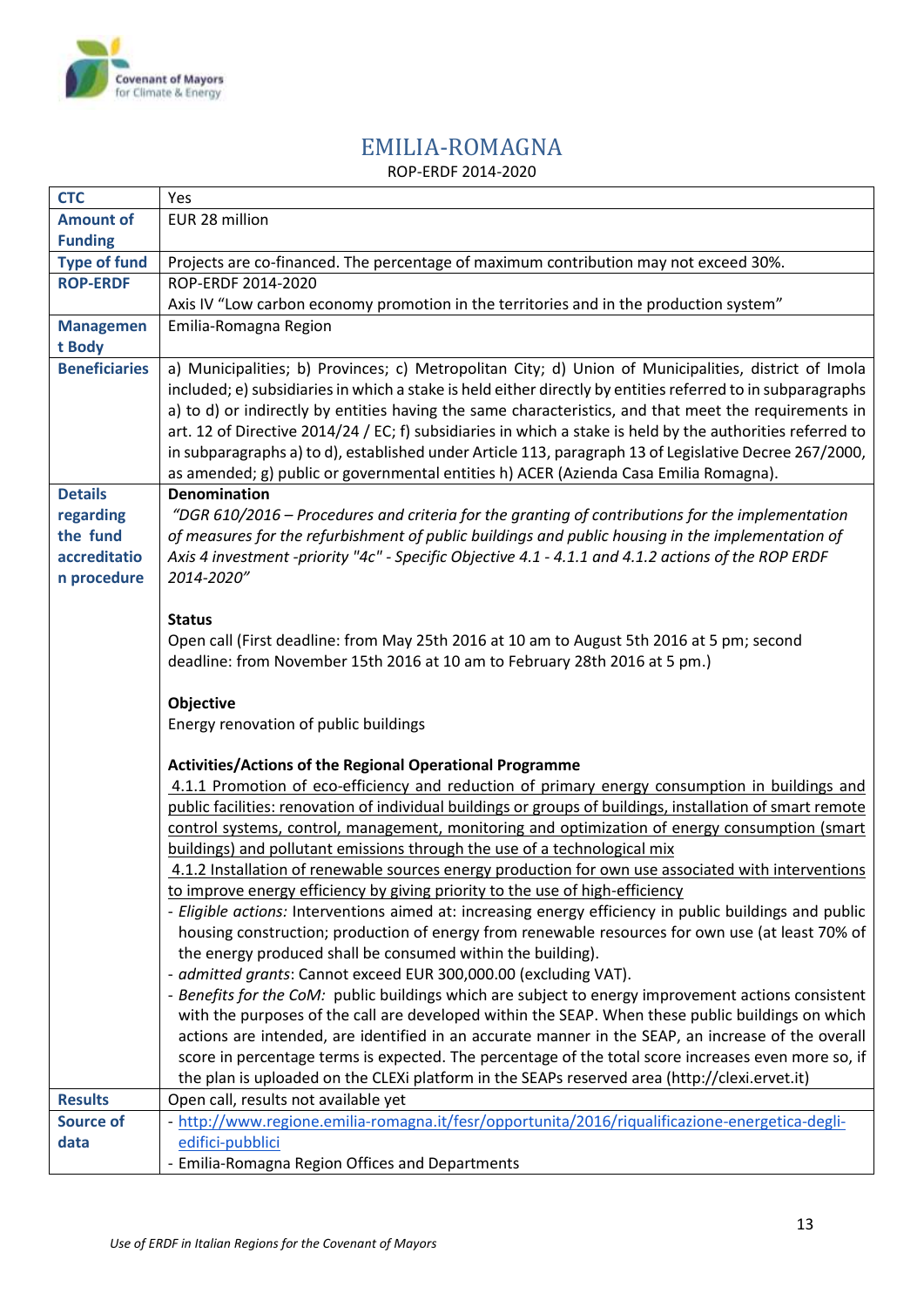

## LAZIO

#### ROP-ERDF 2014-2020

<span id="page-13-0"></span>

| <b>CTC</b>           | Yes                                                                                                                                                                                                                                                                                                                                                                                                                                                                                    |  |  |
|----------------------|----------------------------------------------------------------------------------------------------------------------------------------------------------------------------------------------------------------------------------------------------------------------------------------------------------------------------------------------------------------------------------------------------------------------------------------------------------------------------------------|--|--|
| <b>Amount of</b>     | EUR 13.2 million                                                                                                                                                                                                                                                                                                                                                                                                                                                                       |  |  |
| <b>Funding</b>       |                                                                                                                                                                                                                                                                                                                                                                                                                                                                                        |  |  |
| <b>Type of fund</b>  | 100% of total costs covered                                                                                                                                                                                                                                                                                                                                                                                                                                                            |  |  |
| <b>ROP-ERDF</b>      | ROP-ERDF 2014-2020                                                                                                                                                                                                                                                                                                                                                                                                                                                                     |  |  |
|                      | Axis IV "Sustainable energy and mobility"                                                                                                                                                                                                                                                                                                                                                                                                                                              |  |  |
| <b>Management</b>    | Lazio Region                                                                                                                                                                                                                                                                                                                                                                                                                                                                           |  |  |
| <b>Body</b>          |                                                                                                                                                                                                                                                                                                                                                                                                                                                                                        |  |  |
| <b>Beneficiaries</b> | Roma Capitale (actions concerning Municipalities will be submitted by Roma Capitale);                                                                                                                                                                                                                                                                                                                                                                                                  |  |  |
|                      | Municipalities; Provinces and Metropolitan City                                                                                                                                                                                                                                                                                                                                                                                                                                        |  |  |
| <b>Details</b>       | <b>Denomination</b>                                                                                                                                                                                                                                                                                                                                                                                                                                                                    |  |  |
| regarding the        | "Resolution G12962 of October 28th 2015: Call for proposal "Sustainable Energy 2.0" investing                                                                                                                                                                                                                                                                                                                                                                                          |  |  |
| fund                 | on public buildings to improve economic and environmental sustainability by addressing                                                                                                                                                                                                                                                                                                                                                                                                 |  |  |
| accreditation        | energy efficiency and the increased use of renewable energy resources"                                                                                                                                                                                                                                                                                                                                                                                                                 |  |  |
| procedure            |                                                                                                                                                                                                                                                                                                                                                                                                                                                                                        |  |  |
|                      | <b>Status</b>                                                                                                                                                                                                                                                                                                                                                                                                                                                                          |  |  |
|                      | Closed call, waiting for the performance ranking to be issued                                                                                                                                                                                                                                                                                                                                                                                                                          |  |  |
|                      |                                                                                                                                                                                                                                                                                                                                                                                                                                                                                        |  |  |
|                      | Objective                                                                                                                                                                                                                                                                                                                                                                                                                                                                              |  |  |
|                      | Energy renovation of public buildings                                                                                                                                                                                                                                                                                                                                                                                                                                                  |  |  |
|                      |                                                                                                                                                                                                                                                                                                                                                                                                                                                                                        |  |  |
|                      | Activities/Actions of the Regional Operational Programme                                                                                                                                                                                                                                                                                                                                                                                                                               |  |  |
|                      | 4.1.1 - Promotion of eco-efficiency and reduction of primary energy consumption in buildings                                                                                                                                                                                                                                                                                                                                                                                           |  |  |
|                      | and public facilities: renovation of individual buildings or groups of buildings, installation of                                                                                                                                                                                                                                                                                                                                                                                      |  |  |
|                      | smart remote control systems, control, management, monitoring and optimization of energy<br>consumption (smart buildings) and pollutant emissions through the use of technological mix<br>- Eligible actions: The actions that are to be defined as a result of the energy diagnosis should<br>address the improvement of energy efficiency of the building with or without an increase in<br>self-production from renewable solar power (thermal and / or photovoltaic) - A qualified |  |  |
|                      |                                                                                                                                                                                                                                                                                                                                                                                                                                                                                        |  |  |
|                      |                                                                                                                                                                                                                                                                                                                                                                                                                                                                                        |  |  |
|                      |                                                                                                                                                                                                                                                                                                                                                                                                                                                                                        |  |  |
|                      | professional according to D. Igs. 102/2014, Arts. 8:12 and commissioned by Lazio Innova, will<br>perform energy audits of selected properties -<br>- admitted grants: the amount is between EUR 200,000.00 and EUR 700,000.00                                                                                                                                                                                                                                                          |  |  |
|                      |                                                                                                                                                                                                                                                                                                                                                                                                                                                                                        |  |  |
|                      |                                                                                                                                                                                                                                                                                                                                                                                                                                                                                        |  |  |
|                      | - Benefits for the CoM: 3 points assigned if the renovation project forms part of the approved                                                                                                                                                                                                                                                                                                                                                                                         |  |  |
|                      | <b>SEAP</b>                                                                                                                                                                                                                                                                                                                                                                                                                                                                            |  |  |
| <b>Results</b>       | Not available yet                                                                                                                                                                                                                                                                                                                                                                                                                                                                      |  |  |
| <b>Source of</b>     | http://www.lazioinnova.it/bandi-post/call-for-proposal-energia-sostenibile-2-0/                                                                                                                                                                                                                                                                                                                                                                                                        |  |  |
| data                 |                                                                                                                                                                                                                                                                                                                                                                                                                                                                                        |  |  |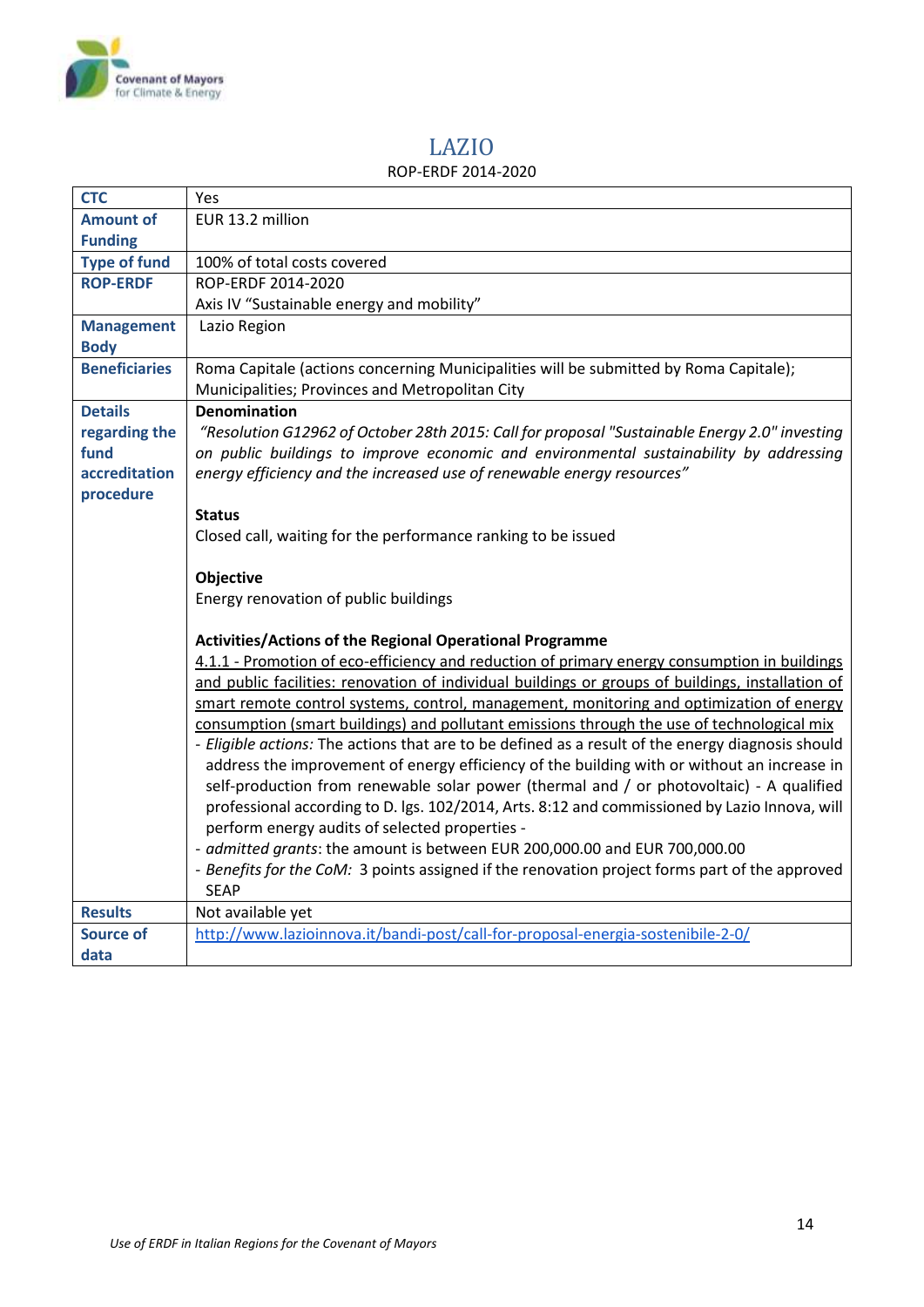

### LOMBARDIA ROP-ERDF 2014-2020

<span id="page-14-0"></span>

| <b>CTC</b>            | No                                                                                                |  |  |  |
|-----------------------|---------------------------------------------------------------------------------------------------|--|--|--|
| <b>Amount of</b>      | EUR 30.75 million                                                                                 |  |  |  |
| <b>Funding</b>        |                                                                                                   |  |  |  |
| <b>Type of fund</b>   | Non-repayable subsidies and favourable credit terms (it is structured so, to encourage the use    |  |  |  |
|                       | of private capital)                                                                               |  |  |  |
| <b>ROP-ERDF</b>       | ROP-ERDF 2014-2020                                                                                |  |  |  |
|                       | Axis IV - Supporting the transition to a low-carbon economy in all sectors                        |  |  |  |
| <b>Management</b>     | Lombardia Region                                                                                  |  |  |  |
| <b>Body</b>           |                                                                                                   |  |  |  |
| <b>Beneficiaries</b>  | Municipalities, Mountain Communities and Municipalities' associative forms                        |  |  |  |
| <b>Details</b>        | <b>Denomination</b>                                                                               |  |  |  |
| regarding the         | "REGIONAL FUND FOR ENERGY EFFICIENCY - OPEN CALL for the granting of concessions aimed            |  |  |  |
| fund                  | at improving public buildings' energy efficiency. Approved by Decree of the Director of the       |  |  |  |
| accreditation         | Organizational Unit 01/01/2016, No. 5002, published on BURL SO 23 of 10.06.2016."                 |  |  |  |
| procedure             |                                                                                                   |  |  |  |
|                       |                                                                                                   |  |  |  |
|                       | <b>Status</b>                                                                                     |  |  |  |
|                       | Open call from 6/13/2013 until 10/28/2016                                                         |  |  |  |
|                       | Objective                                                                                         |  |  |  |
|                       | Energy efficiency improvement of public buildings, major renovation of the first level (compared  |  |  |  |
|                       |                                                                                                   |  |  |  |
|                       | to NZEB - Near Zero Energy Buildings - performance requirements)                                  |  |  |  |
|                       |                                                                                                   |  |  |  |
|                       | <b>Activities/Actions of the Regional Operational Programme</b>                                   |  |  |  |
|                       | Action IV.4.c.1.1 Promotion of eco-efficiency and reduction of primary energy consumption in      |  |  |  |
|                       | buildings and public facilities: renovation of individual buildings or groups of buildings,       |  |  |  |
|                       | installation of smart remote control systems, control, management, monitoring and optimization    |  |  |  |
|                       | of energy consumption (smart buildings) and pollutant emissions through the use of a              |  |  |  |
|                       | technological mix                                                                                 |  |  |  |
|                       | - admitted grants: the measure provides for the granting of a subsidy equal to 70% of costs (30%  |  |  |  |
|                       | grant and 40% loan to refund), up to a maximum of EUR 4.9 million. Each entity can apply for      |  |  |  |
|                       | only one application for a subsidy. This can be in association with other local authorities and   |  |  |  |
|                       | can be used for renovating several buildings, with a minimum limit of expenditure of EUR 1        |  |  |  |
|                       | million for each request;                                                                         |  |  |  |
|                       | - eligible actions: projects guaranteeing a significant reduction in energy consumption (NZEB     |  |  |  |
|                       | buildings with zero emission requirements); the minimum expenditure of the intervention           |  |  |  |
|                       | being EUR 1 million (which may involve several buildings and local authorities); the buildings in |  |  |  |
|                       | question are to be publicly owned and intended for public use (no residential scope or similar);  |  |  |  |
|                       | - Benefits for the CoM: score and ranking of actions contained within a SEAP, which must          |  |  |  |
|                       | submitted to the European Commission (Covenant of Mayors) and must be demonstrated by             |  |  |  |
|                       | providing both the documentation of approval/submission of the plan and references to the         |  |  |  |
|                       | institution's website to access the Plan's documents (The P3 score will be attributed as follows: |  |  |  |
|                       | SEAP approved = 15; SEAP presented = 10; otherwise = 0).                                          |  |  |  |
| <b>Results</b>        | Call not closed yet                                                                               |  |  |  |
| <b>Source of data</b> | http://www.regione.lombardia.it/cs/Satellite?c=Attivita&childpagename=ProgrammazioneCo            |  |  |  |
|                       | munitaria%2FWrapperBandiLayout&cid=1213807657080&p=1213807657080&packedargs=PO                    |  |  |  |
|                       | %3DPO%2BCompetitivit%2526agrave%253B%2B2014-                                                      |  |  |  |
|                       | 2020%253AFESR%26locale%3D1194453881584%26menu-to-                                                 |  |  |  |
|                       | render%3D1213301210397&pagename=PROCOMWrapper&tipologia=Bandi%20Europei                           |  |  |  |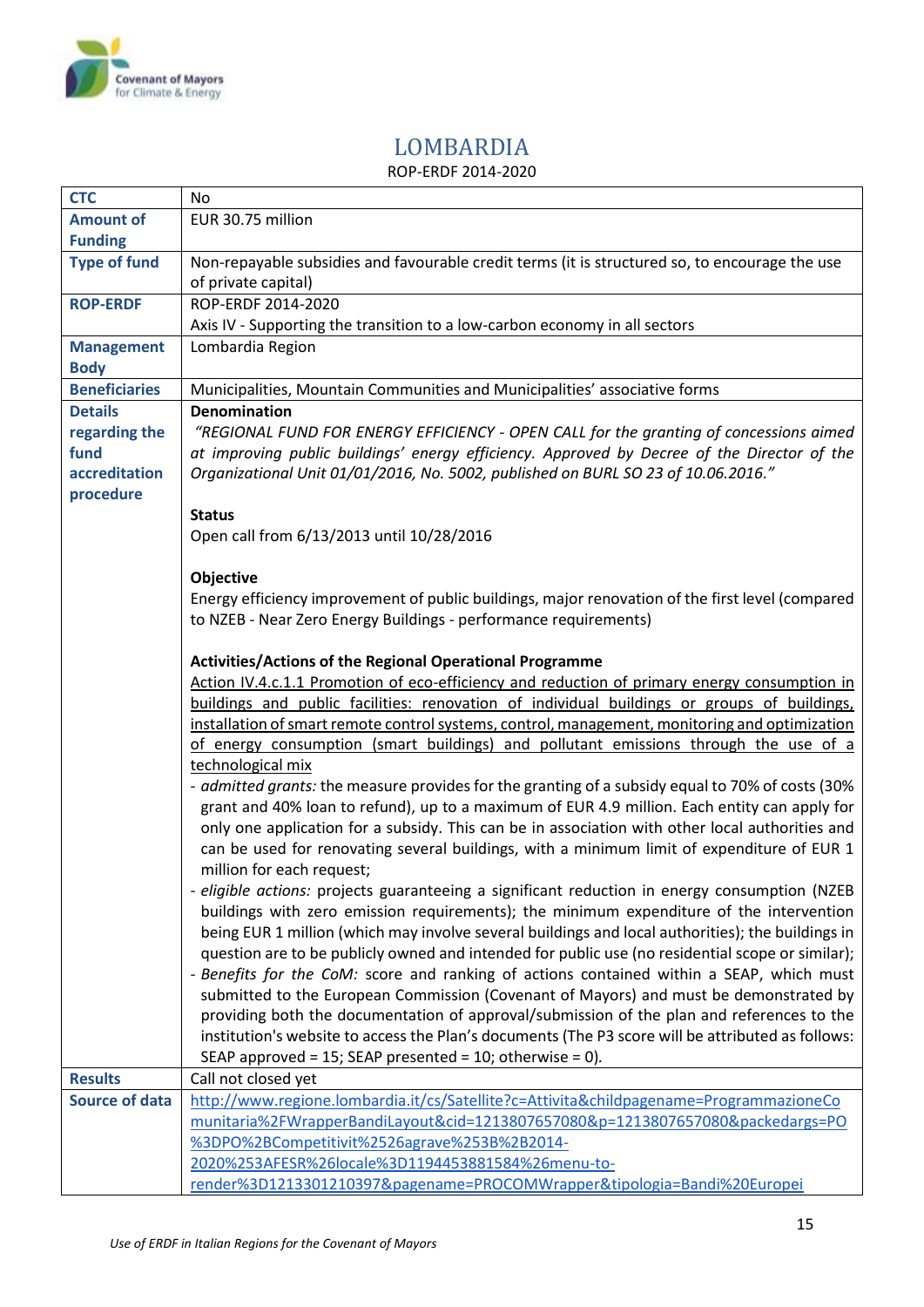

<span id="page-15-0"></span> $\mathbf{r}$ 

# MARCHE

#### ROP-ERDF 2014-2020

| <b>CTC</b>                                                                                                | Yes                                                                                                                                                                                                                                                                                                                                                                  |  |                                                            |  |
|-----------------------------------------------------------------------------------------------------------|----------------------------------------------------------------------------------------------------------------------------------------------------------------------------------------------------------------------------------------------------------------------------------------------------------------------------------------------------------------------|--|------------------------------------------------------------|--|
| <b>Amount of</b>                                                                                          | EUR 14.2 million                                                                                                                                                                                                                                                                                                                                                     |  |                                                            |  |
| <b>Funding</b>                                                                                            |                                                                                                                                                                                                                                                                                                                                                                      |  |                                                            |  |
| <b>Type of fund</b>                                                                                       | See individual actions that follow                                                                                                                                                                                                                                                                                                                                   |  |                                                            |  |
| <b>ROP-ERDF</b>                                                                                           | 2014-2020                                                                                                                                                                                                                                                                                                                                                            |  |                                                            |  |
|                                                                                                           | Axis IV "Supporting the transition to a low-carbon economy in all sectors"                                                                                                                                                                                                                                                                                           |  |                                                            |  |
| <b>Management</b>                                                                                         | Marche Region                                                                                                                                                                                                                                                                                                                                                        |  |                                                            |  |
| <b>Body</b>                                                                                               |                                                                                                                                                                                                                                                                                                                                                                      |  |                                                            |  |
| <b>Beneficiaries</b>                                                                                      | See individual actions that follow                                                                                                                                                                                                                                                                                                                                   |  |                                                            |  |
| <b>Details</b>                                                                                            |                                                                                                                                                                                                                                                                                                                                                                      |  |                                                            |  |
|                                                                                                           | <b>Status</b>                                                                                                                                                                                                                                                                                                                                                        |  |                                                            |  |
| regarding the<br>fund                                                                                     | Call not published yet                                                                                                                                                                                                                                                                                                                                               |  |                                                            |  |
| accreditation                                                                                             |                                                                                                                                                                                                                                                                                                                                                                      |  |                                                            |  |
|                                                                                                           | Objective                                                                                                                                                                                                                                                                                                                                                            |  |                                                            |  |
| procedure                                                                                                 | Energy efficiency improvement of public buildings                                                                                                                                                                                                                                                                                                                    |  |                                                            |  |
|                                                                                                           |                                                                                                                                                                                                                                                                                                                                                                      |  |                                                            |  |
|                                                                                                           | Activities/Actions of the Regional Operational Programme                                                                                                                                                                                                                                                                                                             |  |                                                            |  |
|                                                                                                           | Intervention 11.1.1 "System with short chain biomass - pilot project"<br>- beneficiaries: individual or clustered local authorities                                                                                                                                                                                                                                  |  |                                                            |  |
|                                                                                                           |                                                                                                                                                                                                                                                                                                                                                                      |  |                                                            |  |
|                                                                                                           | - admitted grants: EUR 500,000.00 (80% non-repayable)                                                                                                                                                                                                                                                                                                                |  |                                                            |  |
|                                                                                                           | - Benefits for the CoM: projects promoted by local authorities that have already joined or will                                                                                                                                                                                                                                                                      |  |                                                            |  |
|                                                                                                           | join the CoM                                                                                                                                                                                                                                                                                                                                                         |  |                                                            |  |
|                                                                                                           | Intervention 13.1.2 "Energy efficiency interventions in public buildings and public lighting"<br>- beneficiaries: Marche Region, individual and/or clustered local authorities and other public<br>entities, consortia, entirely public subsidiaries and public-private partnerships                                                                                 |  |                                                            |  |
|                                                                                                           | - admitted grants: EUR 6,385,006.40 (40% non-repayable, 35% support through financial<br>instruments - loan or equivalent)<br>- Benefits for the CoM: projects promoted by local authorities that have already joined or will<br>join the CoM                                                                                                                        |  |                                                            |  |
|                                                                                                           |                                                                                                                                                                                                                                                                                                                                                                      |  |                                                            |  |
|                                                                                                           |                                                                                                                                                                                                                                                                                                                                                                      |  |                                                            |  |
|                                                                                                           |                                                                                                                                                                                                                                                                                                                                                                      |  |                                                            |  |
|                                                                                                           | - interventions: 14.2 Smart transport systems; 14.3 Development of the necessary<br>infrastructure for the use of a low-environmental impact mean through charging hub<br>initiatives; 14.4 Construction of infrastructure and interchanges aimed at increasing collective<br>mobility and environmentally friendly goods distribution and related transport systems |  |                                                            |  |
| - beneficiaries: individual and/or clustered local authorities - Local Public Transportation<br>Companies |                                                                                                                                                                                                                                                                                                                                                                      |  |                                                            |  |
|                                                                                                           |                                                                                                                                                                                                                                                                                                                                                                      |  | - admitted grants: EUR 7,350,630.05 (75-90% non-repayable) |  |
|                                                                                                           | - Benefits for the CoM: projects promoted by local authorities that have already joined or will                                                                                                                                                                                                                                                                      |  |                                                            |  |
|                                                                                                           | join the CoM                                                                                                                                                                                                                                                                                                                                                         |  |                                                            |  |
| <b>Results</b>                                                                                            | Call not published yet                                                                                                                                                                                                                                                                                                                                               |  |                                                            |  |
| <b>Source of</b>                                                                                          | - http://www.europa.marche.it/FESR/IlProgrammaOperativoFESR.aspx                                                                                                                                                                                                                                                                                                     |  |                                                            |  |
| data                                                                                                      | - http://www.regione.marche.it/LinkClick.aspx?fileticket=61jEXd2znyY%3d&portalid=0                                                                                                                                                                                                                                                                                   |  |                                                            |  |

٦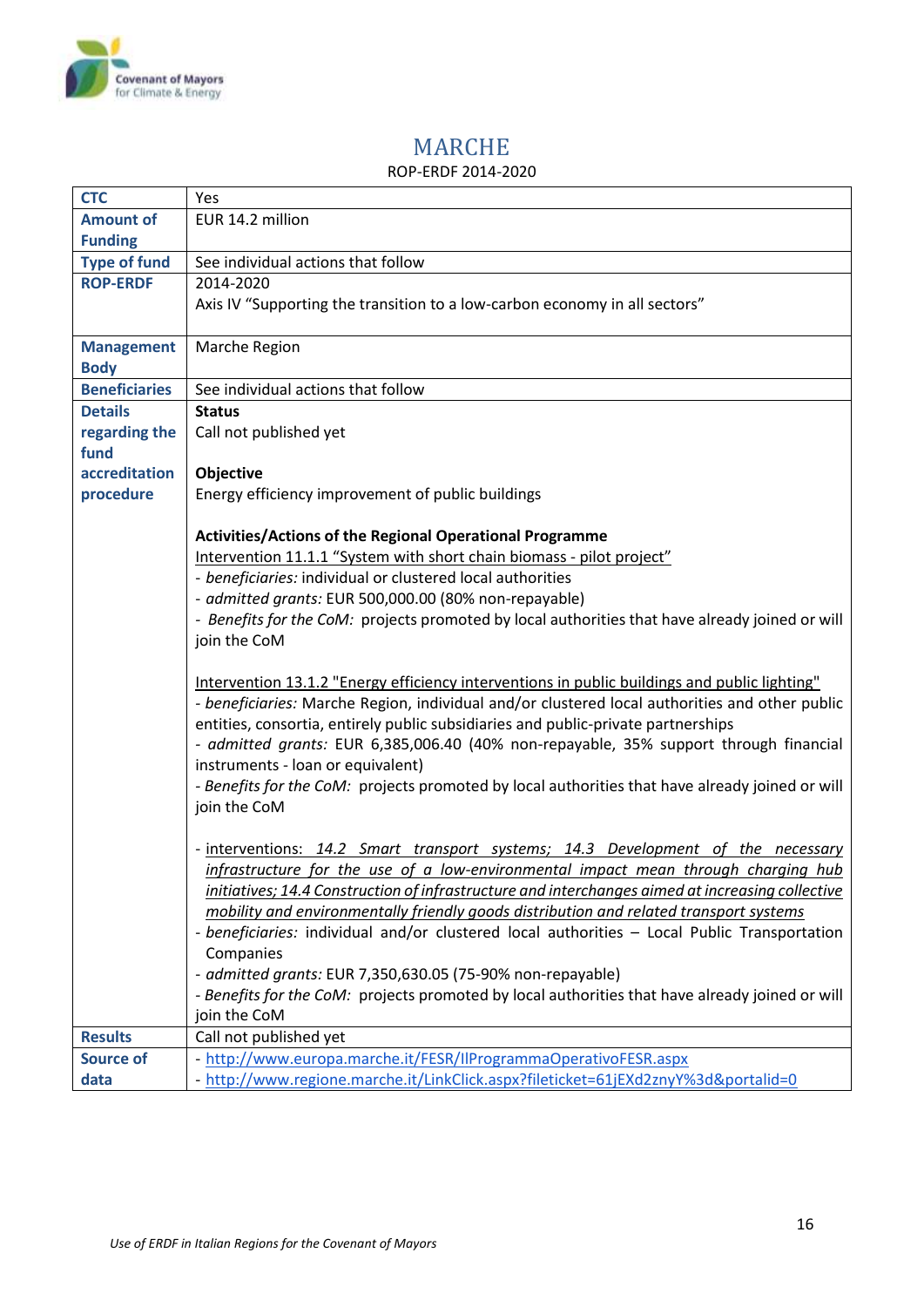

## MOLISE

#### ROP-ERDF 2007-2013

<span id="page-16-0"></span>

| <b>CTC</b>                    | <b>No</b>                                                                                      |  |  |  |
|-------------------------------|------------------------------------------------------------------------------------------------|--|--|--|
| <b>Amount of</b>              | EUR 1.6 million                                                                                |  |  |  |
| <b>Funding</b>                |                                                                                                |  |  |  |
| <b>Type of fund</b>           | 100% of total costs covered                                                                    |  |  |  |
| <b>ROP-ERDF</b>               | ROP-ERDF 2007-2013                                                                             |  |  |  |
|                               | Axis II "Energy"                                                                               |  |  |  |
| <b>Management</b>             | Molise Region                                                                                  |  |  |  |
| <b>Body</b>                   |                                                                                                |  |  |  |
| <b>Beneficiaries</b>          | Isernia Province and ALI Comuni Molisani                                                       |  |  |  |
| <b>Details</b>                | Denomination                                                                                   |  |  |  |
| regarding the                 | "Regional Council Resolution no. 309 of 16 May 2012 on "ERDF 2007/2013 Axis II Energy -        |  |  |  |
| fund                          | <b>Re-modulation Measures"</b>                                                                 |  |  |  |
| accreditation                 |                                                                                                |  |  |  |
| procedure                     | <b>Status</b>                                                                                  |  |  |  |
|                               | Closed call                                                                                    |  |  |  |
|                               |                                                                                                |  |  |  |
|                               | Objective                                                                                      |  |  |  |
| Development of SEAPs          |                                                                                                |  |  |  |
|                               | Activities/Actions of the Regional Operational Programme                                       |  |  |  |
|                               |                                                                                                |  |  |  |
|                               | Activity II.1.2 " Efficient use of energy sources "                                            |  |  |  |
|                               | - Eligible actions: The Region has attributed Ali Comuni Molisani and the province of Isernia, |  |  |  |
|                               | the task of ensuring support and mentoring to the municipalities of the Region in the          |  |  |  |
|                               | preparation of SEAPs                                                                           |  |  |  |
|                               | - admitted grants:                                                                             |  |  |  |
|                               | EUR 443,470.00 to the province of Isernia                                                      |  |  |  |
|                               | EUR 1,155,430.00 to Ali Comuni Molisani                                                        |  |  |  |
| <b>Results</b>                | Results concerning ALI Comuni Molisani                                                         |  |  |  |
|                               | 84 Municipalities participating in the CoM supported by ALI Comuni Molisani                    |  |  |  |
|                               | 82 SEAPs implemented                                                                           |  |  |  |
|                               | 2 Municipalities which have not submitted all the elements of the necessary documentation      |  |  |  |
|                               | in order to proceed with the elaboration of their SEAPs                                        |  |  |  |
|                               |                                                                                                |  |  |  |
|                               | Results concerning the Province of Isernia                                                     |  |  |  |
| 52 participant Municipalities |                                                                                                |  |  |  |
|                               | 52 SEAPs drafted                                                                               |  |  |  |
|                               | 4 SEAPs approved in the Town Council                                                           |  |  |  |
| <b>Source of</b>              | - http://webfiles.regione.molise.it/trasparenza/2013/3D 1165 298/DETERMINA%20DIRETT            |  |  |  |
| data                          | ORIALE%201165-2013.pdf                                                                         |  |  |  |
|                               | - http://www.alicomunimolisani.it/alicomunimolisani/progetti/patto-dei-sindaci.html            |  |  |  |
|                               | - ALI Comuni Molisani and province of Isernia                                                  |  |  |  |
|                               |                                                                                                |  |  |  |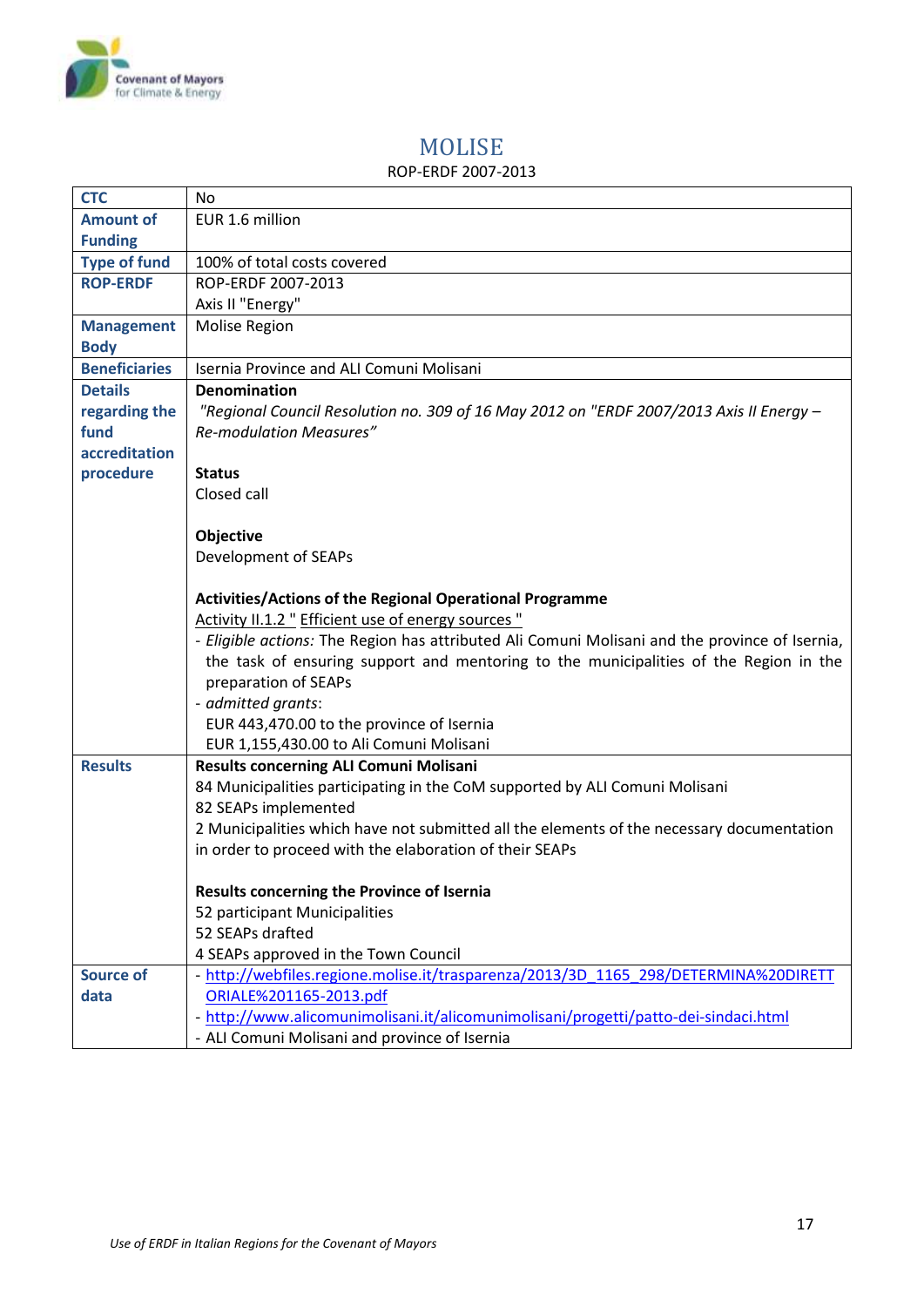

# PIEMONTE

#### ROP-ERDF 2007-2013

<span id="page-17-0"></span>

| <b>CTC</b>           | Yes                                                                                                                                                                              |  |
|----------------------|----------------------------------------------------------------------------------------------------------------------------------------------------------------------------------|--|
| <b>Amount of</b>     | EUR 7.5 million                                                                                                                                                                  |  |
| <b>Funding</b>       |                                                                                                                                                                                  |  |
| <b>Type of fund</b>  | Up to 80% of total costs covered                                                                                                                                                 |  |
| <b>ROP-ERDF</b>      | 2007-2013                                                                                                                                                                        |  |
|                      | Axis II - Sustainability and energy efficiency                                                                                                                                   |  |
| <b>Management</b>    | Piemonte Region                                                                                                                                                                  |  |
| <b>Body</b>          |                                                                                                                                                                                  |  |
| <b>Beneficiaries</b> | Public administrations in art. 1, paragraph 2 of Legislative Decree 165/2013, which have their                                                                                   |  |
|                      | headquarters or branch offices in the Piemonte Region territory, individual or group, as the                                                                                     |  |
|                      | owners or holders of the rights of enjoyment to the property for which the intervention is                                                                                       |  |
|                      | applied.                                                                                                                                                                         |  |
| <b>Details</b>       | <b>Denomination</b>                                                                                                                                                              |  |
| regarding the        | "Resolution of the Regional Council no. 5-4929 of 19/11/2012 - Action Line II.3 - Incentive for                                                                                  |  |
| fund                 | the efficiency of energy consumption in real estate assets of public bodies"                                                                                                     |  |
| accreditation        |                                                                                                                                                                                  |  |
| procedure            | <b>Status</b>                                                                                                                                                                    |  |
|                      | Closed call                                                                                                                                                                      |  |
|                      | Objective                                                                                                                                                                        |  |
|                      | Promote, through capital grants, investment in a more efficient use of energy consumption in                                                                                     |  |
|                      | existing buildings for public use (non-residential use).                                                                                                                         |  |
|                      |                                                                                                                                                                                  |  |
|                      | <b>Activities/Actions of the Regional Operational Programme</b>                                                                                                                  |  |
|                      | Activity II.1.3. "Energy efficiency"                                                                                                                                             |  |
|                      | - Eligible actions: renovation of the building-systems for public use (non-residential), which                                                                                   |  |
|                      | achieve a substantial reduction, not less than 30%, of primary energy demand for heating                                                                                         |  |
|                      | - Benefits for the CoM: 1 point assigned if the Municipality is a member of the CoM                                                                                              |  |
| <b>Results</b>       | <b>Summary of the results</b>                                                                                                                                                    |  |
|                      | 304 entities submitting the application                                                                                                                                          |  |
|                      | 249 applications have been considered eligible                                                                                                                                   |  |
|                      | 27 financed applications (14 school buildings; 10 buildings<br>belonging<br>to the                                                                                               |  |
|                      | Province/Municipality; 2 multi-purpose centres; 1 building with different allocation) of which:                                                                                  |  |
|                      | 10 applications have been submitted from Municipalities which are members of the CoM; 32                                                                                         |  |
|                      | projects are complete.                                                                                                                                                           |  |
|                      |                                                                                                                                                                                  |  |
|                      | In-depth analysis of implemented projects                                                                                                                                        |  |
|                      | In all the buildings' the following actions were undertaken: insulation of hard surfaces of                                                                                      |  |
|                      | building envelopes; replacement of windows and doors; replacement of the heat generator;                                                                                         |  |
|                      | installation of thermostatic valves. The average percentage decrease in energy requirements<br>for heating with respect to the pre-intervention situation was approximately 72%. |  |
|                      |                                                                                                                                                                                  |  |
|                      | <b>Investments</b>                                                                                                                                                               |  |
|                      | Total investment for admitted applications EUR 9,234,296.53                                                                                                                      |  |
|                      | Total grants for admitted applications EUR 6,937,990.80                                                                                                                          |  |
|                      |                                                                                                                                                                                  |  |
|                      |                                                                                                                                                                                  |  |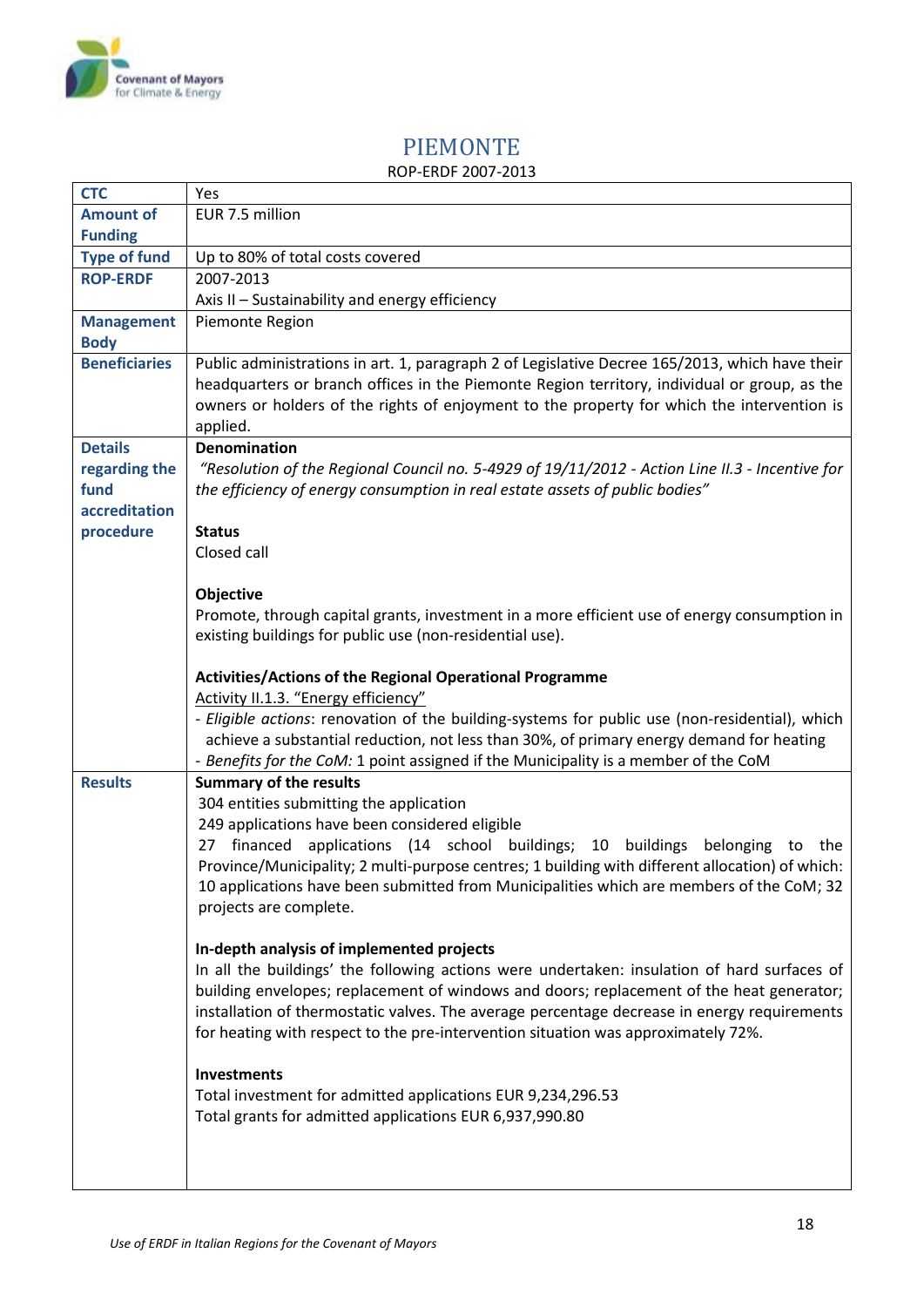

|                  | <b>Energy saving values</b>                                                                                                                                                                                                                                                                                                                                                                                                                          |  |
|------------------|------------------------------------------------------------------------------------------------------------------------------------------------------------------------------------------------------------------------------------------------------------------------------------------------------------------------------------------------------------------------------------------------------------------------------------------------------|--|
|                  | Primary energy saved (%) average value 81                                                                                                                                                                                                                                                                                                                                                                                                            |  |
|                  | Total primary energy saving (MWh) 6,910.3                                                                                                                                                                                                                                                                                                                                                                                                            |  |
|                  | <b>Reduced emissions of CO2</b>                                                                                                                                                                                                                                                                                                                                                                                                                      |  |
|                  | Average value of reduced emissions of CO2 (t) 39.90                                                                                                                                                                                                                                                                                                                                                                                                  |  |
|                  | Total reduction of CO2 emissions (t) 1,077.40                                                                                                                                                                                                                                                                                                                                                                                                        |  |
|                  | A final note: this public notice was followed by a refinancing measure for which the details are<br>not yet available. Therefore, another 5 interventions have been funded and implemented and<br>in total there have been 32 applications funded (16 school buildings, 11 municipal buildings; 5<br>multipurpose rooms) of which: 10 applications were submitted by municipalities who had<br>joined the Covenant of Mayors; 32 completed projects. |  |
| <b>Source of</b> | - http://www.regione.piemonte.it/industria/por/energia.htm                                                                                                                                                                                                                                                                                                                                                                                           |  |
| data             | - Piemonte Region Offices and Departments                                                                                                                                                                                                                                                                                                                                                                                                            |  |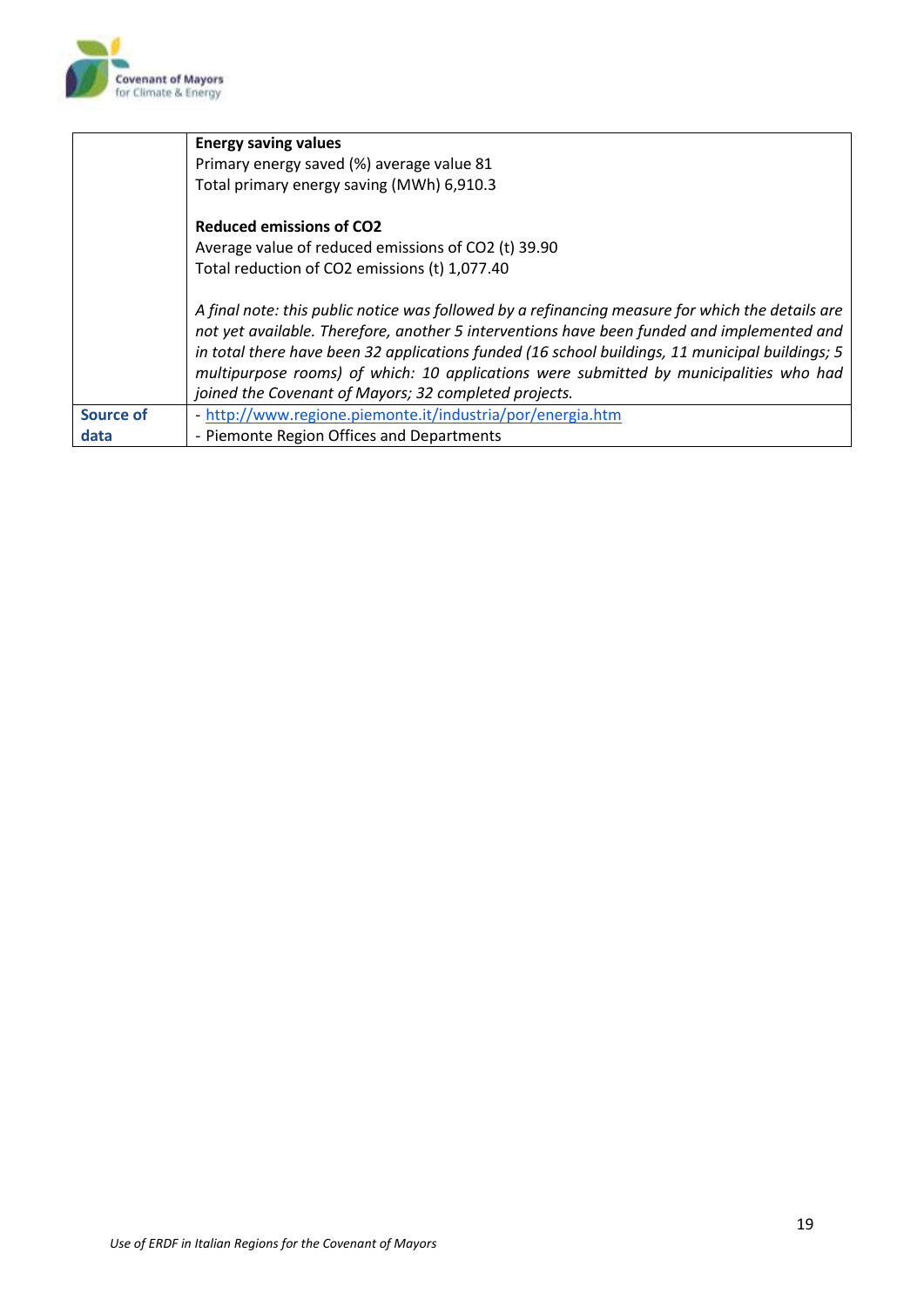

<span id="page-19-0"></span> $\mathsf{r}$ 

### SARDINIA **ROP-ERDF 2007-2013**

| <b>CTC</b>           | Yes                                                                                                                                    |  |  |
|----------------------|----------------------------------------------------------------------------------------------------------------------------------------|--|--|
| <b>Amount of</b>     | EUR 33.1 million ERDF (which can be integrated into the EUR 66 million maximum co-                                                     |  |  |
| <b>Funding</b>       | financing of Urban Development Fund - Fondo Sardegna Energy S.r.l.- by JESSICA project)                                                |  |  |
| <b>Type of fund</b>  | The Region of Sardinia created a EUR 70 million Jessica Fund in July 2011, to finance projects                                         |  |  |
|                      | on the island. In particular, EUR 33.1 million was allocated for the "Urban Development                                                |  |  |
|                      | Fund", while EUR 33.1 million was allocated to the "Energy Fund" for efficiency enhancement                                            |  |  |
|                      | and energy savings which financed the Sardinia Co2.0 project for the realization of a Smart                                            |  |  |
|                      | City initiative - municipalities in Class A. The aim of this initiative is to guide municipalities or                                  |  |  |
|                      | "Pilot Local Authorities" in the development of their SEAPs.                                                                           |  |  |
| <b>ROP-ERDF</b>      | 2007-2013                                                                                                                              |  |  |
|                      | Axis III "Energy"                                                                                                                      |  |  |
| <b>Management</b>    | Sardinia Region                                                                                                                        |  |  |
| <b>Body</b>          |                                                                                                                                        |  |  |
| <b>Beneficiaries</b> | Municipalities, which have later been grouped in "Pilot Local Authorities"                                                             |  |  |
| <b>Details</b>       | <b>Status</b>                                                                                                                          |  |  |
| regarding the        | Concluded                                                                                                                              |  |  |
| fund                 |                                                                                                                                        |  |  |
| accreditation        |                                                                                                                                        |  |  |
| procedure            | Objective<br>- Development of SEAPs                                                                                                    |  |  |
|                      | - Implementation of SEAPs                                                                                                              |  |  |
|                      |                                                                                                                                        |  |  |
|                      | The operation of JESSICA in Sardinia, involved a combination of SEAPs and other plans which                                            |  |  |
|                      | were the main implementation tool for Axis 3; they were financed by the Urban                                                          |  |  |
|                      | Development Fund under Axis 3 until the financial reserves were exhausted.                                                             |  |  |
|                      |                                                                                                                                        |  |  |
|                      | The "Smart City – Class A Municipalities" project – for the development of SEAPs- is                                                   |  |  |
|                      | structured as follows:                                                                                                                 |  |  |
|                      | 1. manifestation of interest from Municipalities, individually or clustered                                                            |  |  |
|                      | 2. selection of "Pilot Local Authorities"                                                                                              |  |  |
|                      | 3. support of the selected local authorities                                                                                           |  |  |
|                      | 4. the supporting measures were regulated by an ad hoc memorandum of understanding                                                     |  |  |
|                      | that the Autonomous Region of Sardinia stipulates with all selected Pilot Local Authorities.                                           |  |  |
|                      | At the end of this process each Pilot Local Authority developed and adopted a SEAP (town                                               |  |  |
|                      | or area) aimed at reducing CO2 emissions                                                                                               |  |  |
|                      | 5. implementation of actions under the SEAPs and monitoring of those actions. This phase                                               |  |  |
|                      | involves                                                                                                                               |  |  |
|                      | Municipalities and other implementing parties (ESCO, Public Private Partnership, etc.)                                                 |  |  |
|                      |                                                                                                                                        |  |  |
|                      | <b>Activities/Actions of the Regional Operational Programme</b>                                                                        |  |  |
|                      | Operational Objective 3.1.1 "Increase the production of energy from RES through the                                                    |  |  |
|                      | promotion of diffused energy generation"<br>Operational Objective 3.1.2 "Promote energy savings, energy intensity reduction and energy |  |  |
|                      |                                                                                                                                        |  |  |
|                      | efficiency"                                                                                                                            |  |  |
| <b>Results</b>       | <b>CoM Membership:</b>                                                                                                                 |  |  |
|                      | For the first part of the project (2011) there were Pilot Local Authorities for a total of 66                                          |  |  |
|                      | Municipalities involved; for the second part of the project (2013), an additional 10 Pioneer                                           |  |  |
|                      | Communities for a total of 36 Municipalities involved.                                                                                 |  |  |
|                      |                                                                                                                                        |  |  |

٦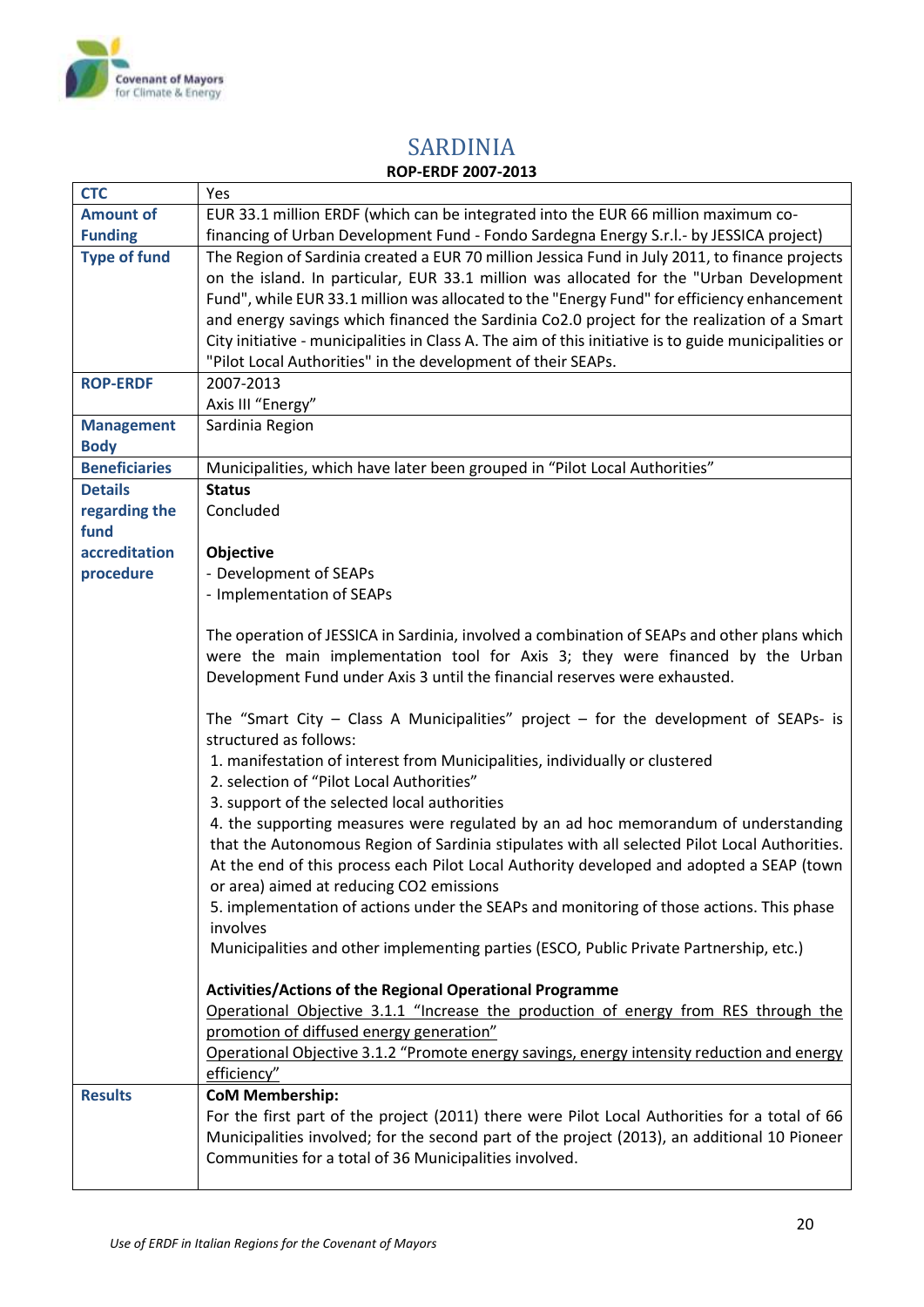

|                       | <b>SEAPs developed:</b>                                                                                                                 |  |  |
|-----------------------|-----------------------------------------------------------------------------------------------------------------------------------------|--|--|
|                       | 31 SEAPs developed (one SEAP for each Pilot Local Authorities, which can be an individual or                                            |  |  |
|                       | a grouped one)                                                                                                                          |  |  |
|                       | <b>SEAPs implementation:</b>                                                                                                            |  |  |
|                       | 270 submitted applications                                                                                                              |  |  |
|                       | 66 selected Municipalities in the first phase (2011); using the ranking system (2013) an<br>additional 36 Municipalities were selected; |  |  |
|                       | 31 Pilot Local Authorities created                                                                                                      |  |  |
|                       | 370,823 inhabitants involved                                                                                                            |  |  |
|                       | 360,401.00 CO2 tons avoided                                                                                                             |  |  |
|                       | EUR 270 million financed for projects included in SEAPs                                                                                 |  |  |
|                       | <b>Software E-SEAP</b>                                                                                                                  |  |  |
|                       | software for editing the Baseline Emission Inventory (BEI) (EUR 200,000.00)                                                             |  |  |
| <b>Source of data</b> | - http://www.sardegnaprogrammazione.it/index.php?xsl=1227&s=35&v=9&c=10009&es=6                                                         |  |  |
|                       | 603&na=1&n=100                                                                                                                          |  |  |
|                       | - http://www.regione.sardegna.it/sardegnaCO20/                                                                                          |  |  |
|                       | - Sardinia Region Offices and Departments                                                                                               |  |  |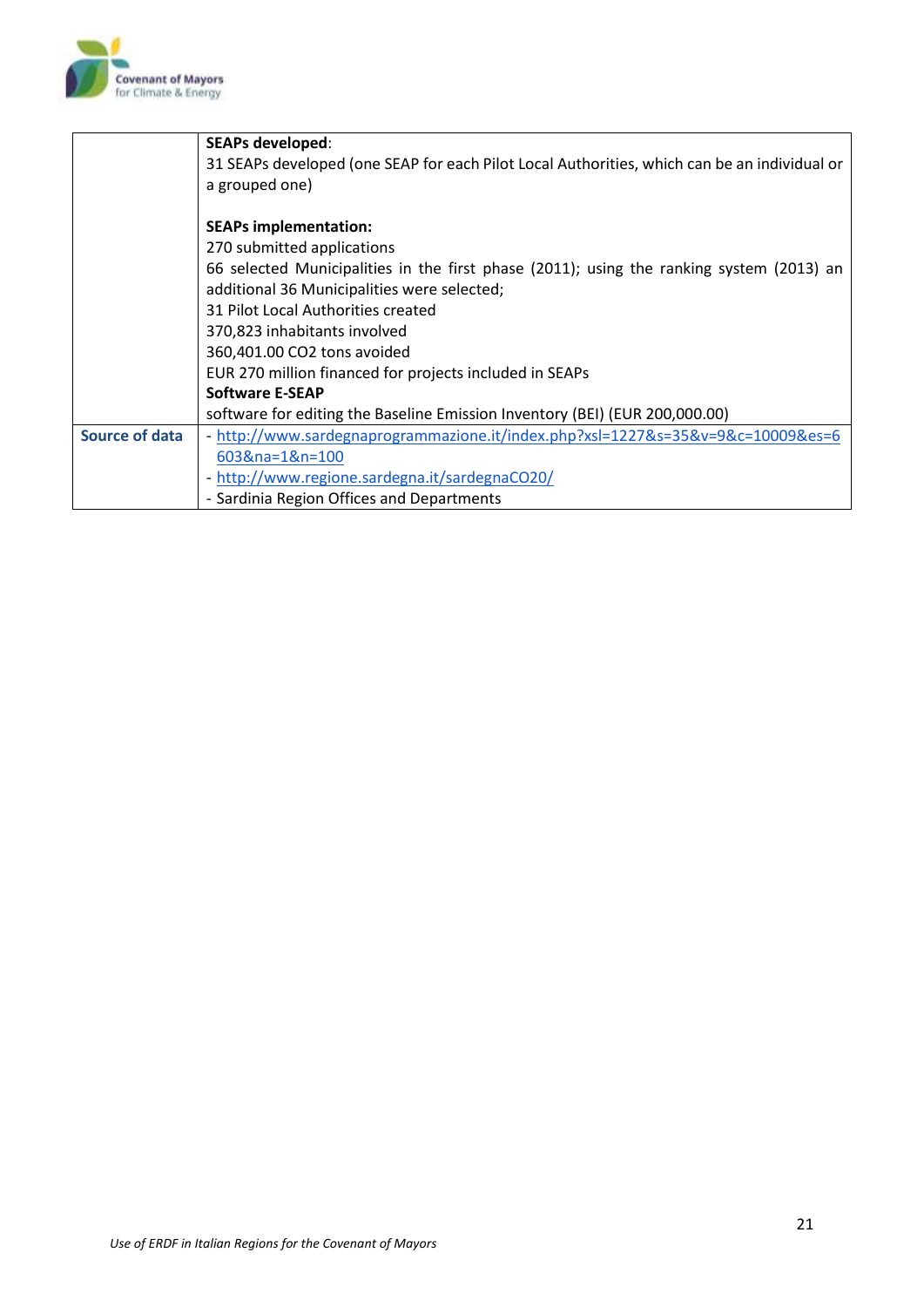

## SARDINIA

#### ROP-ERDF 2014-2020

<span id="page-21-0"></span>

| <b>CTC</b>            | Yes                                                                                             |  |  |
|-----------------------|-------------------------------------------------------------------------------------------------|--|--|
| <b>Amount of</b>      | Not defined yet (EUR 150 million for the entire Axis IV)                                        |  |  |
| <b>Funding</b>        |                                                                                                 |  |  |
| <b>Type of fund</b>   | Note defined yet                                                                                |  |  |
| <b>ROP-ERDF</b>       | 2014-2020                                                                                       |  |  |
|                       | Axis IV "Sustainable energy and quality of life"                                                |  |  |
| <b>Management</b>     | Sardinia Region                                                                                 |  |  |
| <b>Body</b>           |                                                                                                 |  |  |
| <b>Beneficiaries</b>  | See individual actions that follow                                                              |  |  |
| <b>Details</b>        | <b>Status</b>                                                                                   |  |  |
| regarding the         | Call not published yet                                                                          |  |  |
| fund                  |                                                                                                 |  |  |
| accreditation         | Activities/Actions of the Regional Operational Programme                                        |  |  |
| procedure             | - ACTIVITY 4.1.1. Promotion of eco-efficiency and reduction of primary energy consumption       |  |  |
|                       | in buildings and public facilities: renovation of individual buildings or groups of buildings,  |  |  |
|                       | installation of smart remote control systems, control, management, monitoring and               |  |  |
|                       | optimization of energy consumption (smart buildings) and pollutant emissions through the        |  |  |
|                       | use of a technological mix.                                                                     |  |  |
|                       | - Eligible actions: interventions aimed at using innovative technologies, upgrading public      |  |  |
|                       | buildings' energy performance, passing the minimum requirements of the relevant                 |  |  |
|                       | regulations to reduce energy consumption in public institutions, through: thermal               |  |  |
|                       | insulation of buildings; high efficiency air conditioning systems; Increasing efficiency in the |  |  |
|                       | production of sanitary hot water systems, the system of heating and cooling; installation of    |  |  |
|                       | smart remote control systems, control, management, monitoring and optimization of               |  |  |
|                       | energy consumption; replacement of lighting of buildings with energy efficient devices in       |  |  |
|                       | tandem with automatic control systems, switching on and off of the light fixtures, remote       |  |  |
|                       | control systems, production of energy from renewable sources for own consumption.               |  |  |
|                       | - beneficiaries: Regional administration (including its in house agencies); public entities;    |  |  |
|                       | Sardinian local authorities, Energy Service Company (ESCO)                                      |  |  |
|                       | - Benefits for the CoM: actions using a SEAP framework are favoured                             |  |  |
|                       | ACTIVITY 4.1.2. Installation of energy production systems from renewable resources for own      |  |  |
|                       | use associated with interventions to improve energy efficiency by giving priority to the use    |  |  |
|                       | of high-efficiency technologies                                                                 |  |  |
|                       | - Eligible actions: the type of actions to be carried out is consistent with the actions of the |  |  |
|                       | Regional Energy Efficiency Action Plan 2013-20 (REEAP, a guideline document to improve          |  |  |
|                       | energy efficiency in Sardinia, the excerpt document of the proposed Regional                    |  |  |
|                       | Environmental Energy Plan) aimed at increasing energy production from renewable                 |  |  |
|                       | resources in relation to the regional public system in order to contribute to energy self-      |  |  |
|                       | sufficiency; in particular, to the Regional Water System Multi-sector (SIMR), to regional       |  |  |
|                       | instrumental bodies and industrial consortia.                                                   |  |  |
|                       | - beneficiaries: local authorities, Region, operating bodies                                    |  |  |
|                       | - Benefits for the CoM: Interventions using a SEAP framework will be prioritized                |  |  |
| <b>Results</b>        | Call not open yet                                                                               |  |  |
| <b>Source of data</b> | - http://www.sardegnaprogrammazione.it/index.php?xsl=1384&s=278013&v=2&c=12950                  |  |  |
|                       | - Sardinia Region Offices and Departments                                                       |  |  |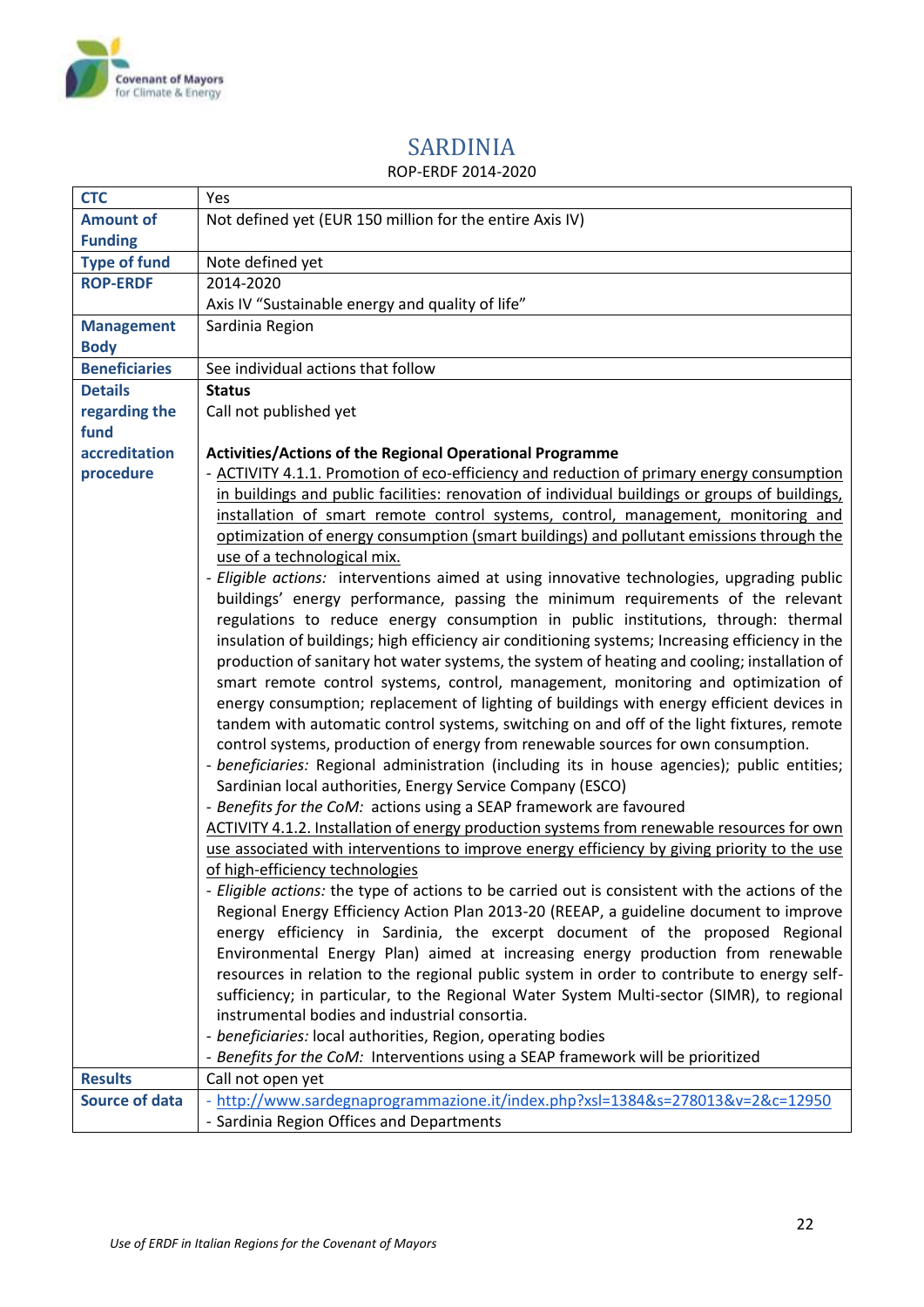

### **SICILY ROP-ERDF 2007-2013**

<span id="page-22-0"></span>

| <b>CTC</b>                                                                                | Yes                                                                                                                                                                                       |  |  |  |
|-------------------------------------------------------------------------------------------|-------------------------------------------------------------------------------------------------------------------------------------------------------------------------------------------|--|--|--|
| <b>Amount of</b>                                                                          | EUR 7.6 million                                                                                                                                                                           |  |  |  |
| <b>Funding</b>                                                                            |                                                                                                                                                                                           |  |  |  |
| <b>Type of fund</b>                                                                       | 100% of expenses covered                                                                                                                                                                  |  |  |  |
| <b>ROP-ERDF</b>                                                                           | 2007-2013                                                                                                                                                                                 |  |  |  |
| <b>Management</b>                                                                         | <b>Sicily Region</b>                                                                                                                                                                      |  |  |  |
| <b>Body</b>                                                                               |                                                                                                                                                                                           |  |  |  |
| <b>Beneficiaries</b>                                                                      | Municipalities, individually or clustered, that have joined the CoM and are still part of it when                                                                                         |  |  |  |
|                                                                                           | submitting the application.                                                                                                                                                               |  |  |  |
| <b>Details</b>                                                                            | <b>Denomination</b>                                                                                                                                                                       |  |  |  |
| regarding the                                                                             | Start -up Covenant of Mayors - Program to allocate resources to the municipalities of Sicily, in                                                                                          |  |  |  |
| fund                                                                                      | order to "promote environmental energy sustainability in the Sicilian municipalities through                                                                                              |  |  |  |
| accreditation                                                                             | the Covenant of Mayors" (GURS n. 55 of 13 December 2013)                                                                                                                                  |  |  |  |
| procedure                                                                                 |                                                                                                                                                                                           |  |  |  |
|                                                                                           | <b>Status</b>                                                                                                                                                                             |  |  |  |
|                                                                                           | Closed call                                                                                                                                                                               |  |  |  |
|                                                                                           |                                                                                                                                                                                           |  |  |  |
|                                                                                           | Objective                                                                                                                                                                                 |  |  |  |
|                                                                                           | Development of SEAPs                                                                                                                                                                      |  |  |  |
|                                                                                           | - Eligible actions: officially joining the CoM; preparing a Baseline Emission Inventory (BEI) of                                                                                          |  |  |  |
|                                                                                           | CO2, for the year 2011, through a specific dedicated WEB platform; development and                                                                                                        |  |  |  |
|                                                                                           | adoption of SEAPs; establishing a monitoring system of actions under the SEAP; including the                                                                                              |  |  |  |
|                                                                                           | information produced in the prepared web platform; strengthening the energy expertise                                                                                                     |  |  |  |
|                                                                                           | within the municipality's administration; raising awareness of citizens about the analysis                                                                                                |  |  |  |
|                                                                                           | process.                                                                                                                                                                                  |  |  |  |
|                                                                                           | - admitted grants: the contribution for each municipality is constituted by a fixed sum, which                                                                                            |  |  |  |
|                                                                                           | increases depending on the demographic zone, and a variable sum, proportional to the<br>number of resident inhabitants.                                                                   |  |  |  |
| <b>Results</b>                                                                            | <b>Summary of the results</b>                                                                                                                                                             |  |  |  |
|                                                                                           | - 212 Municipalities have adopted their own SEAP                                                                                                                                          |  |  |  |
| - Support to Municipalities: the platform www.piattaforma.energia.sicilia.it was created, |                                                                                                                                                                                           |  |  |  |
|                                                                                           | which has guided the municipalities in the fulfilment of the various technical and                                                                                                        |  |  |  |
|                                                                                           | administrative requirements; an emissions database was made available to users, populated<br>with SEAP data provided by the local authorities; the Regional Information System for Energy |  |  |  |
|                                                                                           |                                                                                                                                                                                           |  |  |  |
|                                                                                           | and Environment has also been made available to users; a newsletter dedicated to the                                                                                                      |  |  |  |
|                                                                                           | Covenant of Mayors was created; a total of 27 workshops/seminars were organized, 3 for                                                                                                    |  |  |  |
|                                                                                           | each Sicilian province.                                                                                                                                                                   |  |  |  |
| <b>Source of</b>                                                                          | http://energia.sicilia.it/D/NEWS/SI%20Energia%20news 040215.pdf                                                                                                                           |  |  |  |
| data                                                                                      |                                                                                                                                                                                           |  |  |  |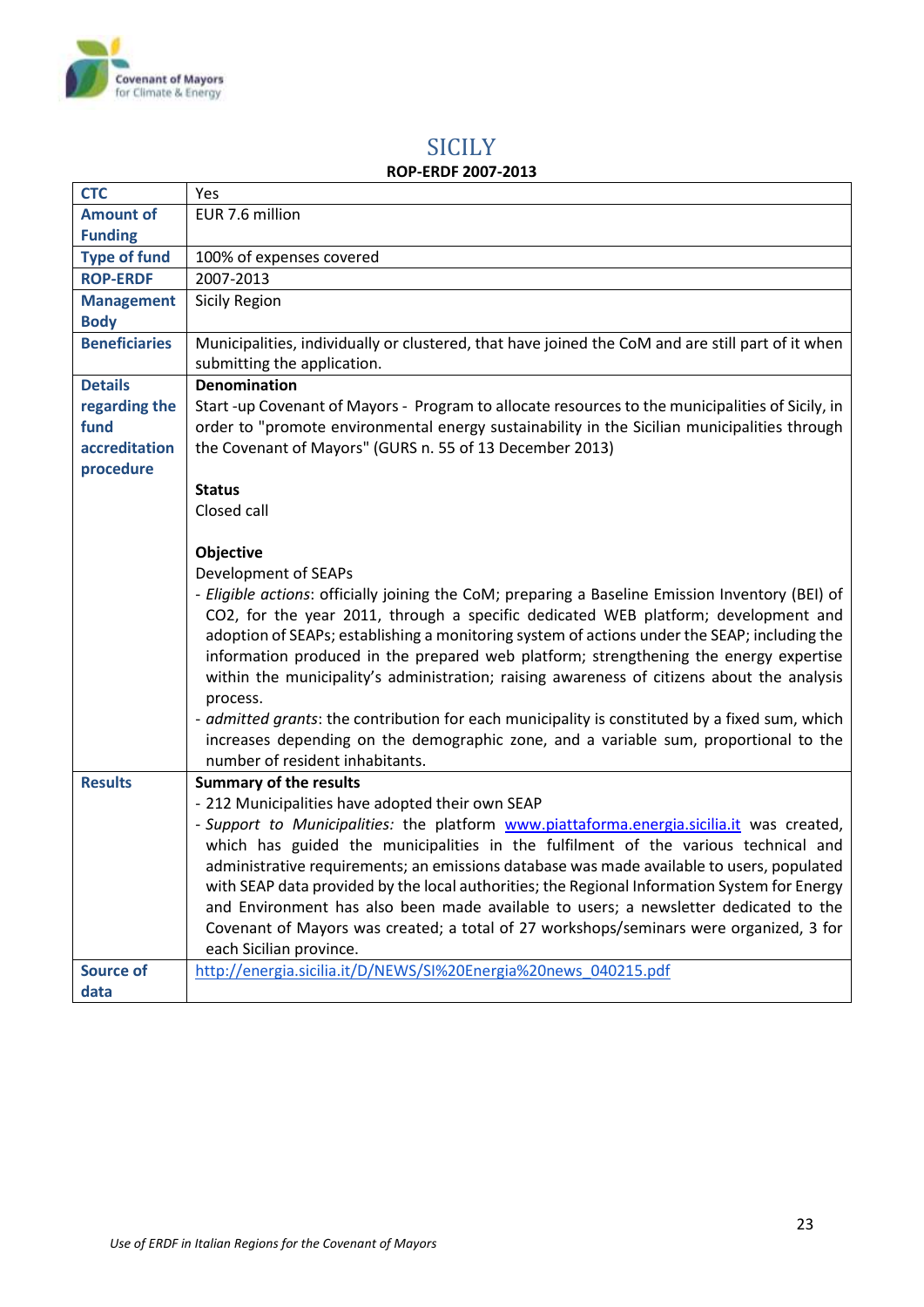

### **SICILY ROP-ERDF 2014-2020**

<span id="page-23-1"></span><span id="page-23-0"></span>

| <b>CTC</b>           | <b>Yes</b>                                                                                     |  |  |
|----------------------|------------------------------------------------------------------------------------------------|--|--|
| <b>Amount of</b>     | Not defined yet (EUR 846.5 million for the entire ROP-ERDF Axis IV)                            |  |  |
| <b>Funding</b>       |                                                                                                |  |  |
| <b>Type of fund</b>  | Not defined yet                                                                                |  |  |
| <b>ROP-ERDF</b>      | 2014-2020                                                                                      |  |  |
|                      | Axis IV "Sustainable energy and quality of life"                                               |  |  |
| <b>Management</b>    | Sicily Region                                                                                  |  |  |
| <b>Body</b>          |                                                                                                |  |  |
| <b>Beneficiaries</b> | Region, local authorities and their societies, public entities, legal entities, public-private |  |  |
|                      | partnerships, ESCO                                                                             |  |  |
| <b>Details</b>       | <b>Status</b>                                                                                  |  |  |
| regarding the        | Call not published yet                                                                         |  |  |
| fund                 |                                                                                                |  |  |
| accreditation        | Activities/Actions of the Regional Operational Programme                                       |  |  |
| procedure            | 4.1.3 Adoption of technological solutions for the reduction of energy consumption of the       |  |  |
|                      | public lighting networks, by promoting the installation of automatic regulation systems (light |  |  |
|                      | sensors, remote control and management systems of the network)                                 |  |  |
|                      | - Eligible actions: experimental interventions and application of technological innovations on |  |  |
|                      | infrastructure of the public lighting system aimed at reducing energy consumption. Examples    |  |  |
|                      | of interventions aimed at reducing energy consumption in this sector include:                  |  |  |
|                      | replacement/modernization of existing light sources with systems geared to energy savings;     |  |  |
|                      | installation of automatic systems of intelligent adjustment (brightness sensors, remote        |  |  |
|                      | control and management systems etc.).                                                          |  |  |
|                      | - Benefits for the CoM: in order to maximize the impact of the intervention and to enhance     |  |  |
|                      | traditional methods which involve the simple replacement of the light fixtures, whose          |  |  |
|                      | benefits are not always significant, public lighting system improvements shall be included in  |  |  |
|                      | the local authority's SEAP.                                                                    |  |  |
| <b>Results</b>       | Call not published yet                                                                         |  |  |
| <b>Source of</b>     | http://www.euroinfosicilia.it/programmazione-20142020/livello-regionale-po-sicilia-2014-       |  |  |
| data                 | 2020/                                                                                          |  |  |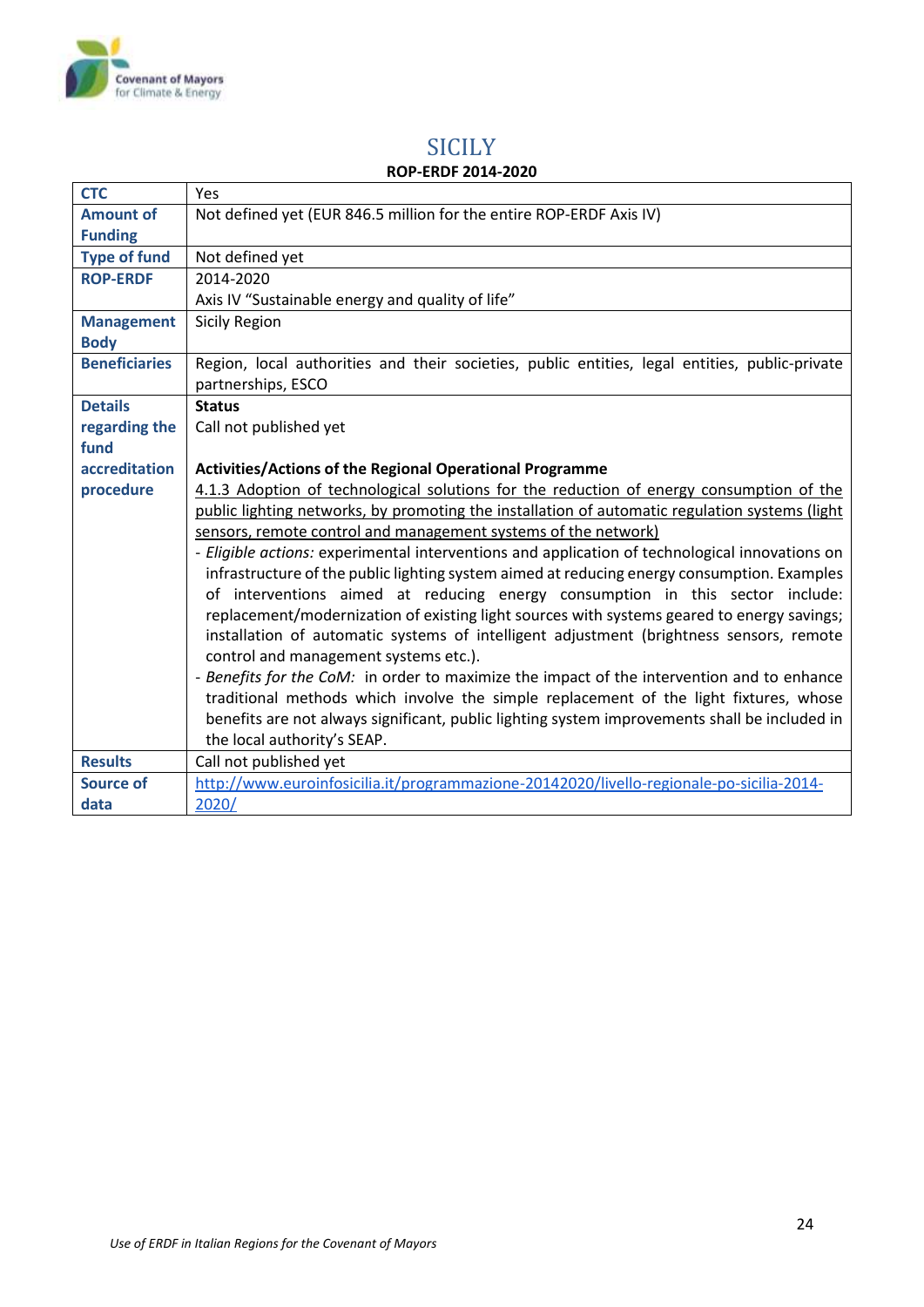

# VENETO

| <b>ROP-ERDF 2014-2020</b> |  |
|---------------------------|--|
|---------------------------|--|

| <b>CTC</b>                              | Yes                                                                                                                                                                                                                                                                                                                     |
|-----------------------------------------|-------------------------------------------------------------------------------------------------------------------------------------------------------------------------------------------------------------------------------------------------------------------------------------------------------------------------|
| <b>Amount of</b>                        | EUR 58.6 million                                                                                                                                                                                                                                                                                                        |
| <b>Funding</b>                          |                                                                                                                                                                                                                                                                                                                         |
| <b>Type of fund</b>                     | See individual actions that follow                                                                                                                                                                                                                                                                                      |
| <b>ROP-ERDF</b>                         | 2014-2020                                                                                                                                                                                                                                                                                                               |
|                                         | Axis IV - "Energy sustainability and environmental quality"                                                                                                                                                                                                                                                             |
| <b>Management</b>                       | Veneto Region                                                                                                                                                                                                                                                                                                           |
| <b>Body</b>                             |                                                                                                                                                                                                                                                                                                                         |
| <b>Beneficiaries</b>                    | See individual actions that follow                                                                                                                                                                                                                                                                                      |
| <b>Details</b><br>regarding the<br>fund | <b>Denomination</b><br>Public call for disbursement of funds <sup>2</sup> to support energy efficiency actions carried out by local                                                                                                                                                                                     |
| accreditation                           | authorities for on publicly owned, non-residential buildings (DGR n. 1055 of 29 June 2016).<br>Action 4.1.1 "Promotion of eco-efficiency and reduction of energy consumption in buildings and                                                                                                                           |
| procedure                               | public facilities, for public use, inclusive of residential and non-residential buildings through the                                                                                                                                                                                                                   |
|                                         | integration of renewable resources".                                                                                                                                                                                                                                                                                    |
|                                         |                                                                                                                                                                                                                                                                                                                         |
|                                         | <b>Status</b>                                                                                                                                                                                                                                                                                                           |
|                                         | <b>Closed Call</b>                                                                                                                                                                                                                                                                                                      |
|                                         | - Opening date: 7/11/2016 at 10 am                                                                                                                                                                                                                                                                                      |
|                                         | - Deadline: 9/23/2016 at 1 pm                                                                                                                                                                                                                                                                                           |
|                                         |                                                                                                                                                                                                                                                                                                                         |
|                                         | <b>Activities/Actions of the Regional Operational Programme</b>                                                                                                                                                                                                                                                         |
|                                         |                                                                                                                                                                                                                                                                                                                         |
|                                         | Open call<br>ACTIVITY 4.1.1: Promotion of eco-efficiency and reduction of primary energy consumption in                                                                                                                                                                                                                 |
|                                         | buildings and public facilities                                                                                                                                                                                                                                                                                         |
|                                         | - beneficiaries: Municipalities; Unions of municipalities or associations of municipalities by                                                                                                                                                                                                                          |
|                                         | agreement, that jointly manage the building stock; Consortia involving the same<br>municipalities, except for those that manage economic activity for the community; Mountain<br>unions referred to in L.R. 28/09/2012, n. 40 "Rules on mountain unions", as amended and<br>supplemented; Provinces; Metropolitan city. |
|                                         | - Eligible actions: projects that improve the energy performance of one or more existing<br>buildings, which do not have residential use, are publicly owned and occupied by the<br>beneficiaries.                                                                                                                      |
|                                         | - admitted grants: EUR 20,000,000.00 (the subsidy is equal to 80% of the expenditure, except<br>for those buildings that will be qualified as near-zero energy buildings after the intervention:<br>for those, the subsidy is equal to 100% of the expenditure).                                                        |
|                                         | - Benefits for the CoM: if the submitting entity is a Municipality, the intervention has to be<br>included in a SEAP approved by the Town Council.                                                                                                                                                                      |
|                                         |                                                                                                                                                                                                                                                                                                                         |
|                                         |                                                                                                                                                                                                                                                                                                                         |
|                                         |                                                                                                                                                                                                                                                                                                                         |

**<sup>.</sup>**  $2$  These calls allow you to submit an application form with no specified time limit, until all of the funds are exhausted. This differentiates them from tenders which instead employ a start and an end date for the acceptance of applications.